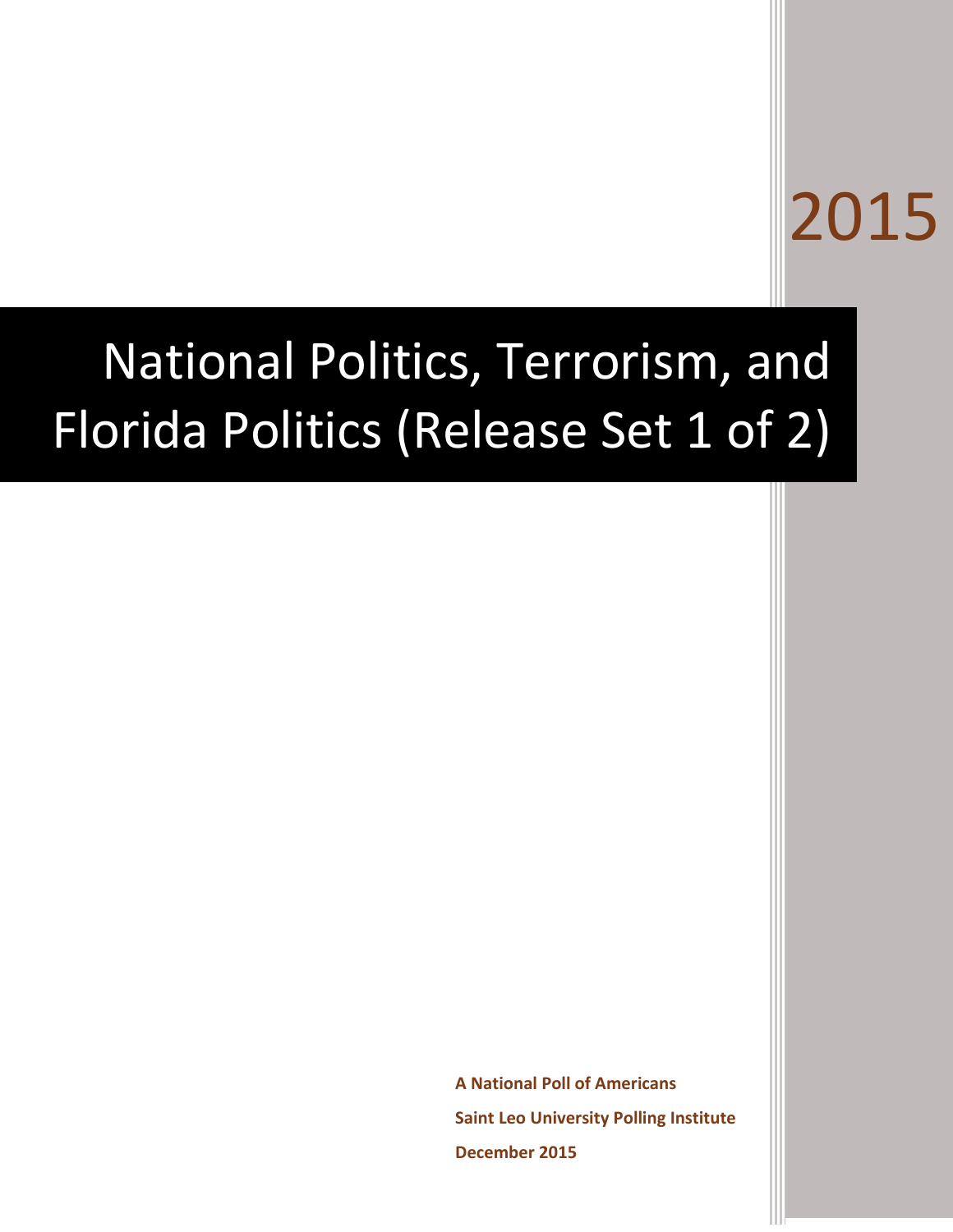### **Statement of Confidentiality and Ownership**

All of the analyses, findings and recommendations contained within this report are the exclusive property of the Saint Leo University Polling Institute.

As required by the Code of Ethics of the National Council on Public Polls and the United States Privacy Act of 1974, the Saint Leo University Polling Institute maintains the anonymity of respondents to surveys the Institute conducts. No information will be released that might, in any way, reveal the identity of the respondent.

Moreover, no information regarding these findings will be released without the written consent of an authorized representative of the Saint Leo University Polling Institute.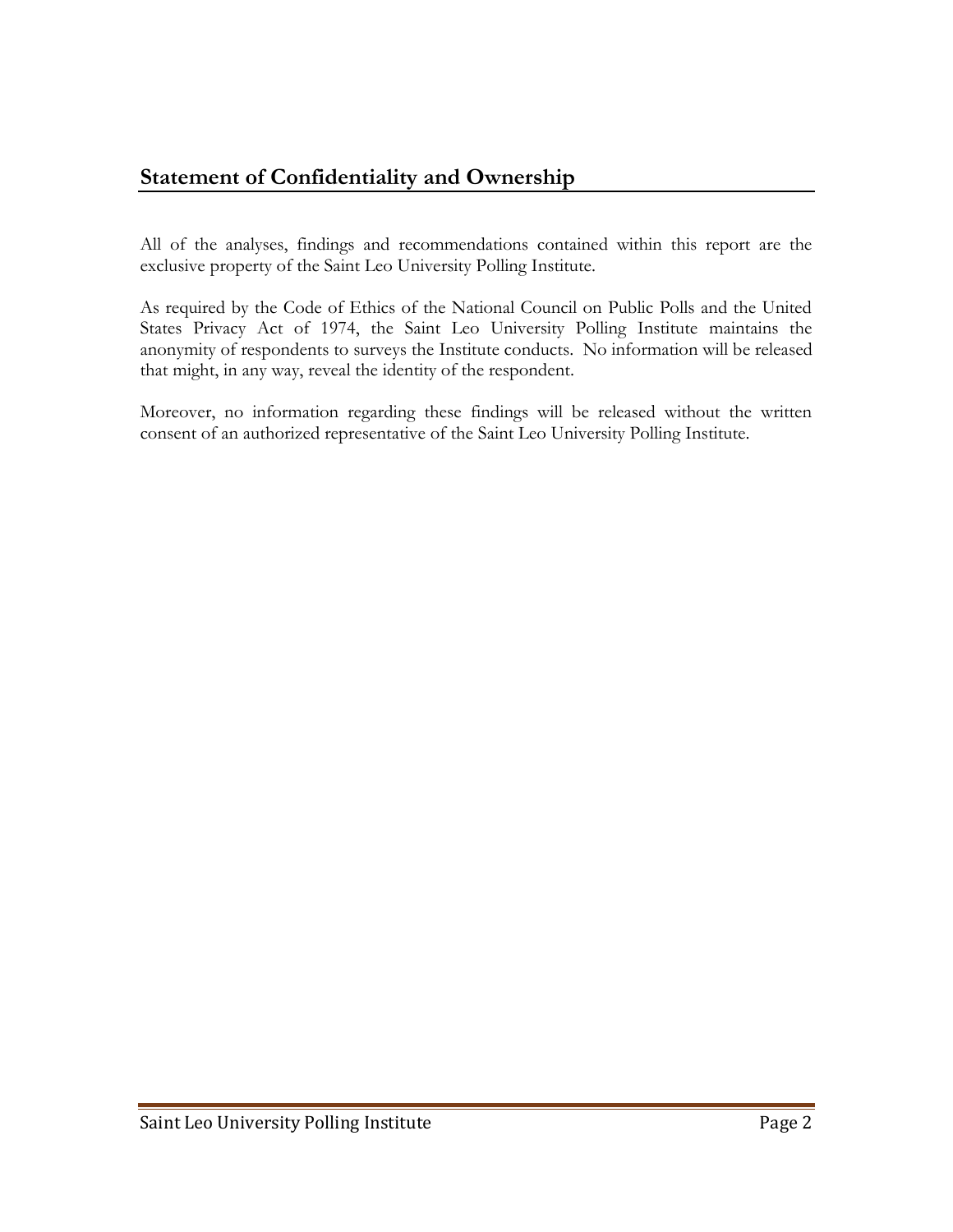## **TABLE OF CONTENTS**

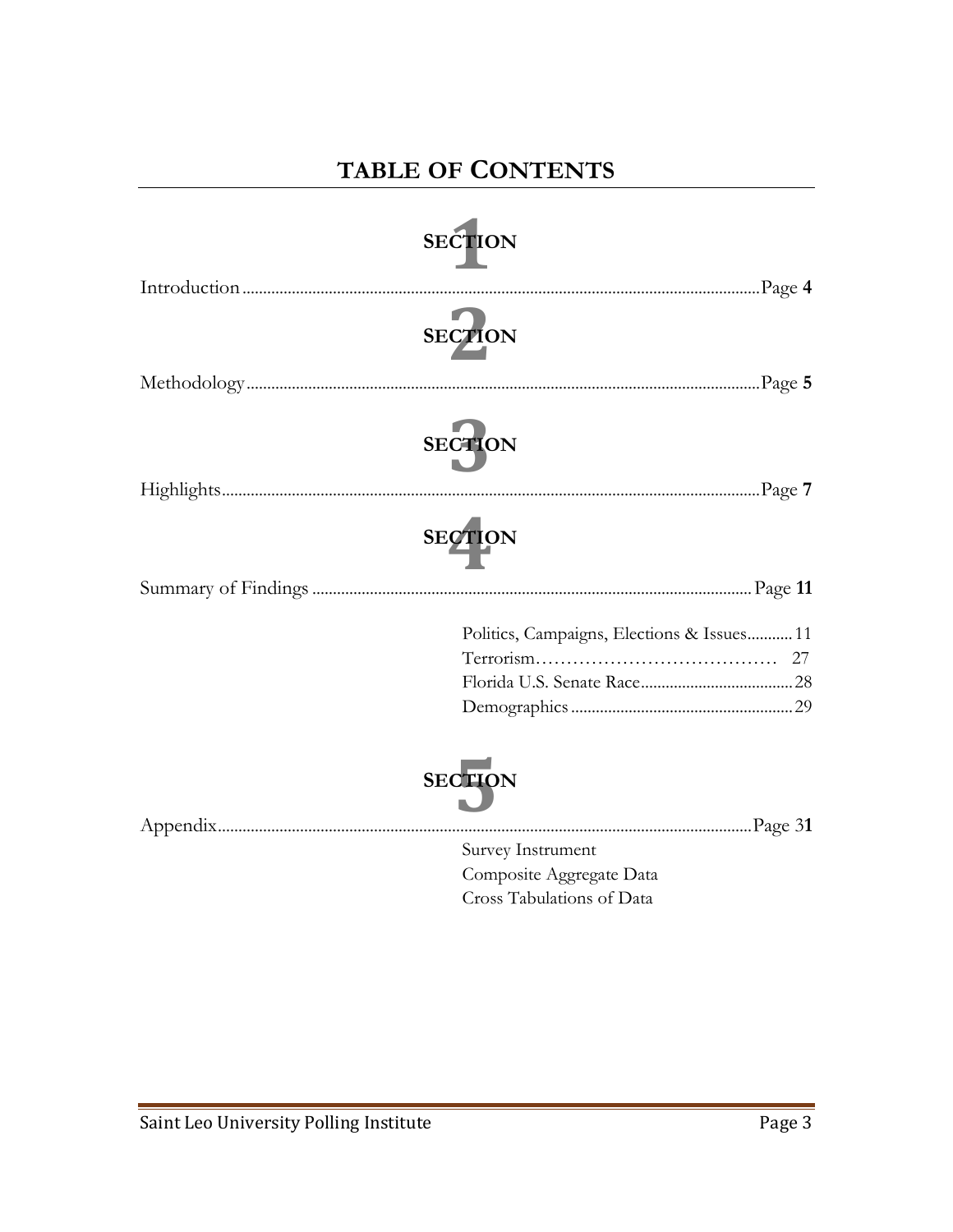# **1 INTRODUCTION**

The Saint Leo University Polling Institute is pleased to present the results of a national poll of Americans.

The poll was designed to assess public views regarding the 2016 presidential election, issues of concern, impressions of Pope Francis, views and opinions on terrorism, awareness of and views or interest in unmanned aerial mechanisms (drones).

The research study included survey responses from 1007 respondents nationally and 531 within Florida approximately proportional to state population contribution. The poll was conducted November 29 – December 3, 2015. A pre-test occurred on November 28, 2105.

The national poll included the following areas for investigation:

- $\triangleright$  Job approval rating for President Obama;
- Current issues of importance to Americans;
- $\triangleright$  Favorable ratings of presidential candidates;
- $\triangleright$  Presidential preferences for 2016;
- $\triangleright$  Views / opinions on terrorism;
- $\triangleright$  Awareness of unmanned aerial mechanisms/drones( in Release 2);
- Concerns about, and interest, in owning drones (in Release 2);
- $\triangleright$  Charitable giving (in Release 2);
- $\triangleright$  Spending level for pets on holiday gifts (in Release 2);
- > Impact of Pope Francis on giving (in Release 2);
- Degree religion influences everyday decision making (in Release 2); and,
- > Demographics.

Section II of this report discusses the Methodology used in the study, while Section III includes Highlights derived from an analysis of the quantitative research. Section IV is a Summary of Findings from the online survey.

Section V is an Appendix to the report containing the composite aggregate data, cross tabulations and the survey instrument employed.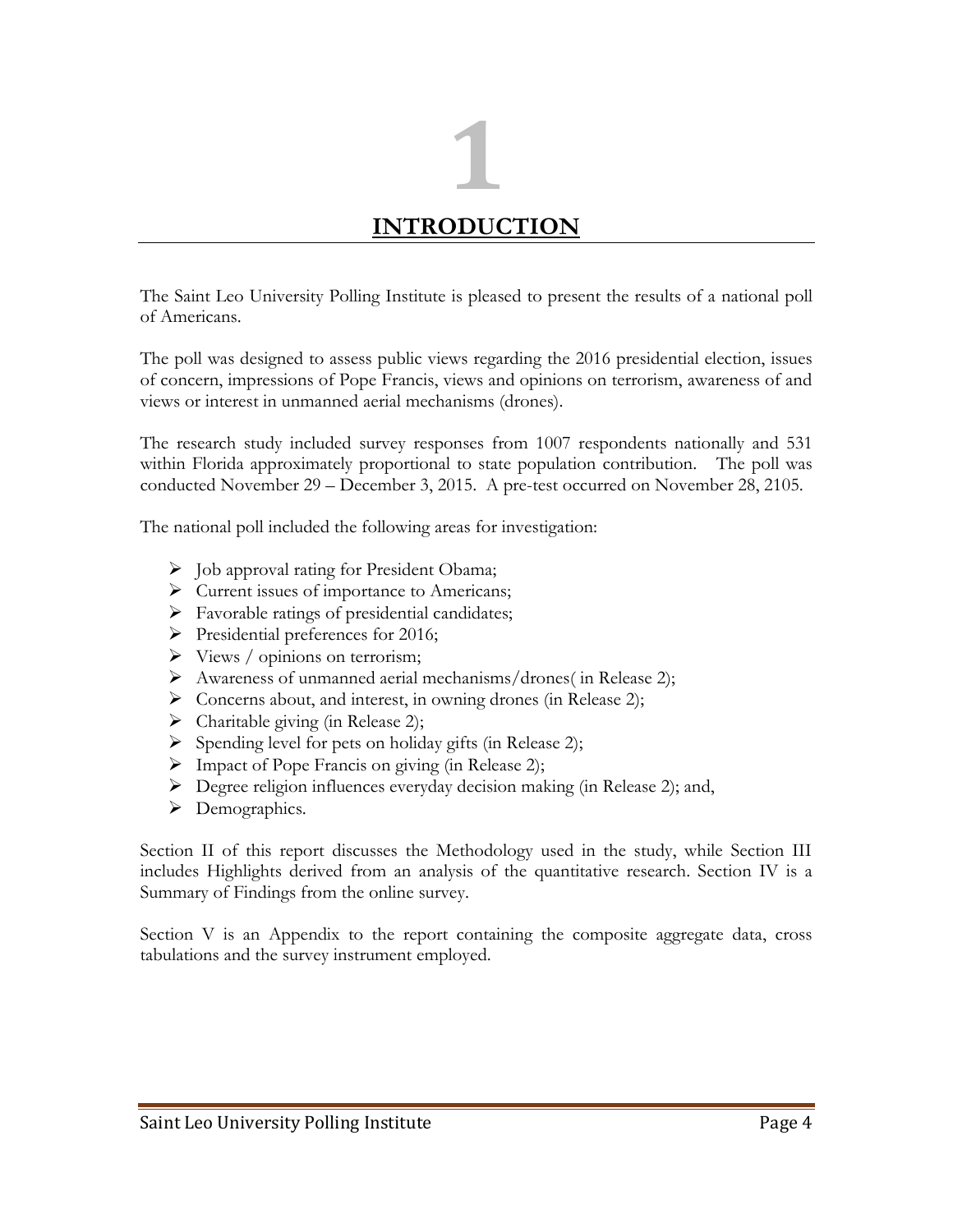## **2 METHODOLOGY**

Using a quantitative research design, the Saint Leo University Polling Institute completed 1007 online surveys nationally and 531 among Florida residents.

Survey design input was provided by the membership of the Polling Institute Committee.

Survey design is a careful, deliberative process to ensure fair, objective and balanced surveys. Staff members, with years of survey design experience, edit out any bias. Further, all scales used by the Institute (either numeric, such as one through ten, or wording such as strongly agree, somewhat agree, somewhat disagree, or strongly agree) are balanced evenly. Additionally, placement of questions is carefully accomplished so that order has minimal impact.

This survey was conducted November 29 – December 3, 2015.

Respondents qualified for the survey if they were a resident of the United States and 18 years of age or older. Responses were approximately proportional to each state's population.

All facets of the study were completed by the Polling Institute's senior staff and researchers. These aspects include: survey design, pre-test, computer programming, fielding, coding, editing, verification, validation and logic checks, computer analysis, analysis, and report writing.

Statistically, a sample of 1007 completed surveys has an associated margin for error of  $+/- 3.0\%$  at a 95% confidence level. A sample of 531 Florida respondents has an associated margin for error of 4.5% at a 95% confidence level.

Results throughout this report are presented for composite results – all 1007 cases. Throughout, composite results are presented side-by-side with Florida specific results. On political candidate preferences and on current issues, columns of data also hold results of just likely voters – those indicating they vote either all the time or most of the time in elections.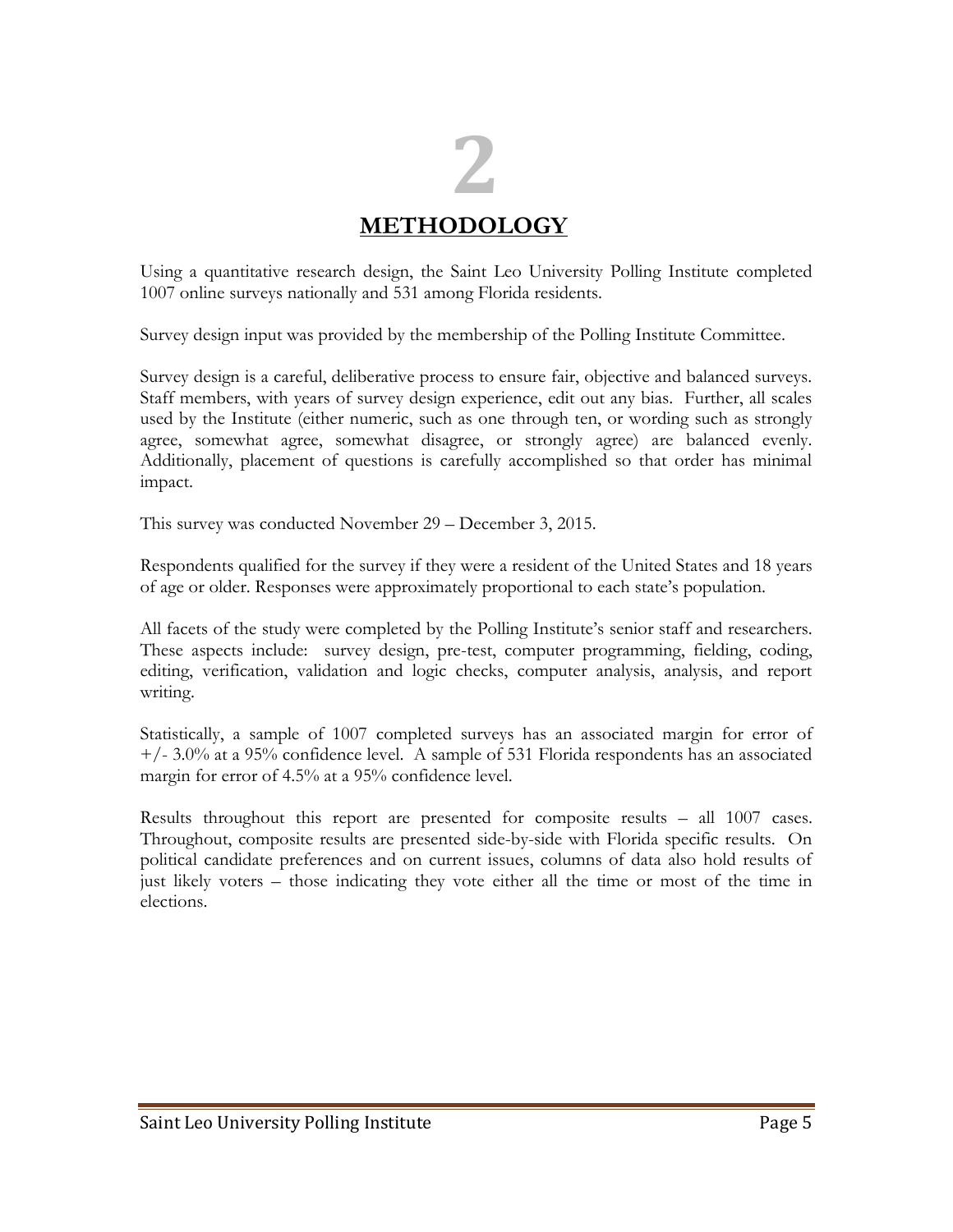Readers of this report should note that any survey is analogous to a snapshot in time and results are only reflective of the time period in which the survey was undertaken. Should concerted public relations or information campaigns be undertaken during or shortly after the fielding of the survey, the results contained herein may be expected to change and should be, therefore, carefully interpreted and extrapolated.

Furthermore, it is important to note that all surveys contain some component of "sampling error". Error that is attributable to systematic bias has been significantly reduced by utilizing strict random probability procedures. This sample was strictly random in that selection of each potential respondent was an independent event based on known probabilities.

Each qualified online panel member within the United States had an equal chance for participating in the study. Statistical random error, however, can never be eliminated but may be significantly reduced by increasing sample size.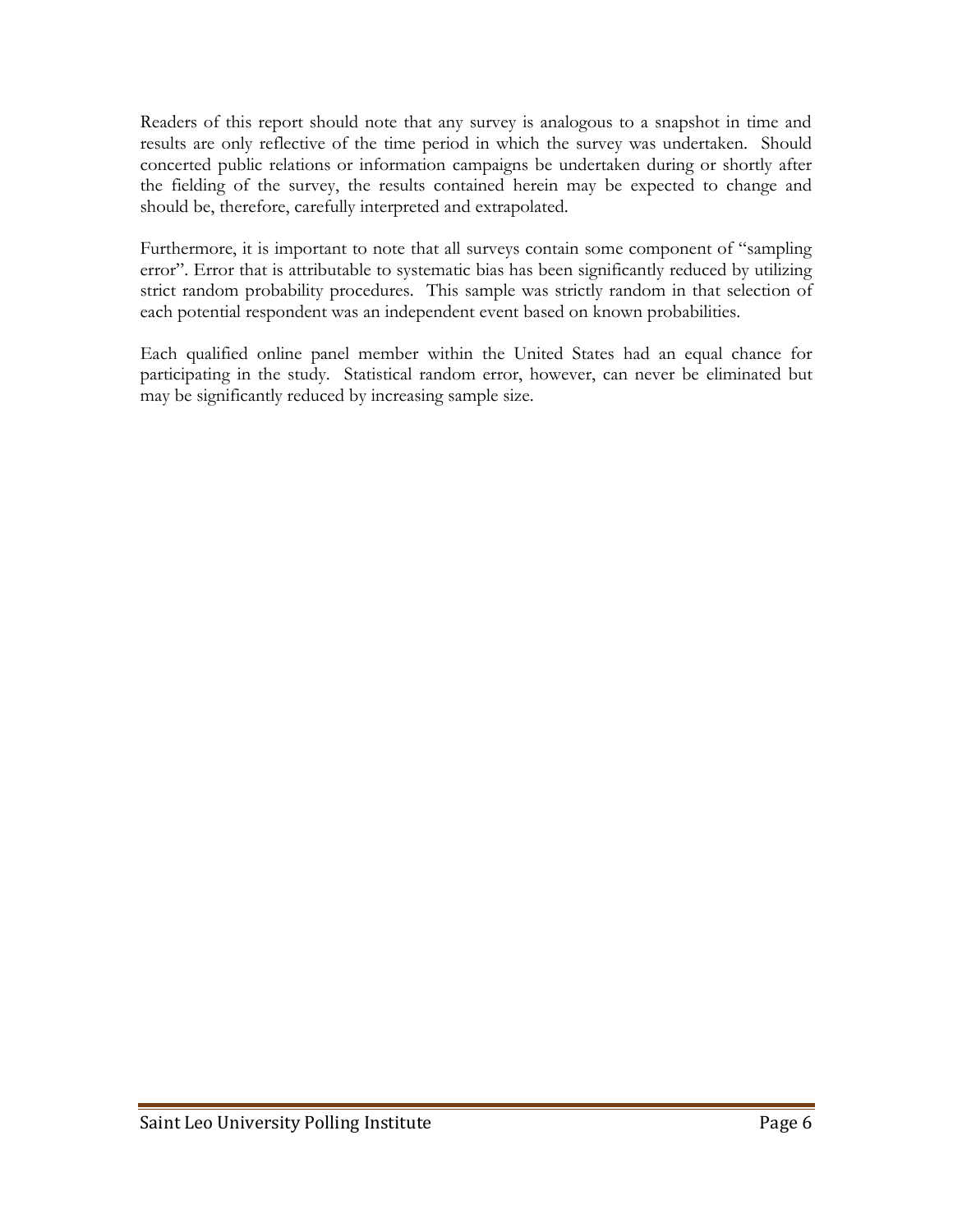## **3 HIGHLIGHTS**

#### **ON POLITICS, CAMPAIGNS, ELECTIONS AND ISSUES…**

**President Barack Obama's job approval rating moved down slightly to 48.2% in the current polling from 50.0% in October 2015 and up slightly from 47.0% in June, 2015. Disapproval increased to 48.0% from 46.8% in October.**

**Jobs and the economy remained the single most important issue named by poll respondents (25.8%). Other issues of importance, in declining order, included: terrorism (16.9%), homeland security and anti-terror policy (15.1%), healthcare (9.2%) and government spending and the federal deficit (6.5%).**

**Importantly, terrorism overall has become the nation's leading issue (32.0%) when "terrorism" at 16.9% is combined with those naming "homeland security and antiterror policy" at 15.1%. This combined percentage more than tripled from 10.1% just two months ago.**

**Other issues mentioned less frequently included: immigration, education, global climate change, gun violence, and declining U.S. status worldwide.**

**Leading Republican candidates Donald Trump, Marco Rubio, Jeb Bush, and Ted Cruz have gained support among likely voters since the October Saint Leo University Poll. Ben Carson's support has declined. Current leaders are: Trump (29.1%), Ben Carson (13.6%), Marco Rubio (11.4%), Jeb Bush (10.5%) and Ted Cruz (9.1%).**

**Among Democratic likely voters nationwide, the current leading candidates are: Hillary Clinton (58.9% - up from 54.8% in October 2015), Bernie Sanders (23.7% - up from 12.0% in October 2015) and Martin O'Malley (8.1% - up from 6.9% in October 2015). The October poll included Vice President Joe Biden who garnered 15.8%.**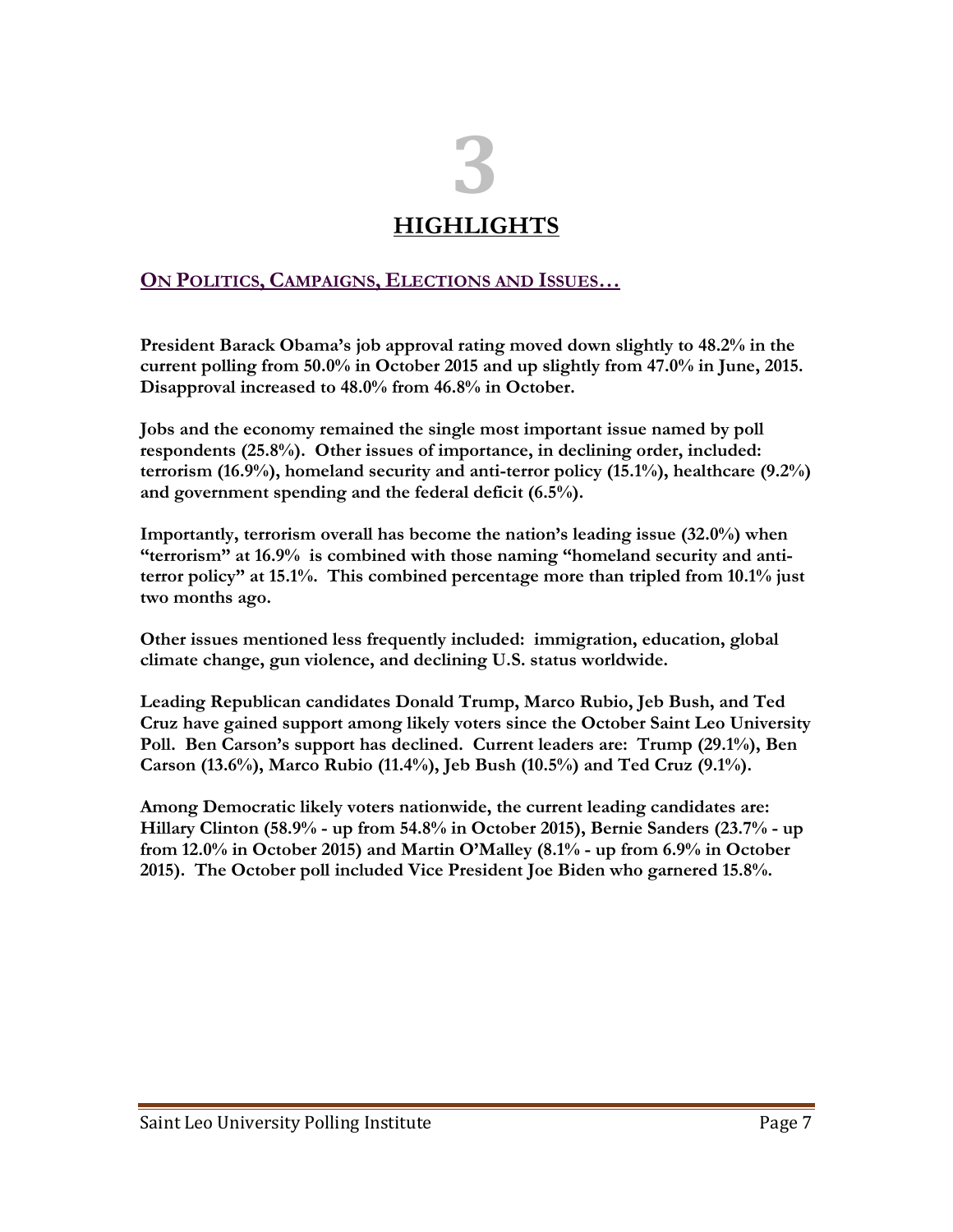**In a head-to-head contest among likely voters nationwide, Hillary Clinton surpasses Jeb Bush, Carly Fiorina, Ben Carson, Marco Rubio and Donald Trump as shown here.**

#### **National Composite among Likely Voters**

| Democratic      | Percent | Republican        | Percent |
|-----------------|---------|-------------------|---------|
| Candidate       |         | Candidate         |         |
| Hillary Clinton | 49.1    | Jeb Bush          | 35.3    |
| Hillary Clinton | 51.3    | Carly Fiorina     | 31.9    |
| Hillary Clinton | 51.1    | <b>Ben Carson</b> | 38.2    |
| Hillary Clinton | 48.5    | Marco Rubio       | 37.8    |
| Hillary Clinton | 50.7    | Donald Trump      | 37.2    |
| Hillary Clinton | 51.7    | Ted Cruz          | 35.8    |

#### **December 2015**

**Hillary Clinton would be in an extraordinary position to win the Presidency should Donald Trump decide to run as an independent candidate. The results of such a three-way contest among likely voters are depicted here.**

#### **National Composite among Likely Voters**

#### **December 2015**

| Democratic      | Percent | Republican        | Percent | Independent  | Percent |
|-----------------|---------|-------------------|---------|--------------|---------|
| Candidate       |         | Candidate         |         | Candidate    |         |
| Hillary Clinton | 43.3    | Jeb Bush          | 19.6    | Donald Trump | 29.5    |
| Hillary Clinton | 44.8    | Carly Fiorina     | 14.9    | Donald Trump | 29.6    |
| Hillary Clinton | 44.0    | <b>Ben Carson</b> | 20.1    | Donald Trump | 25.7    |
| Hillary Clinton | 43.3    | Marco Rubio       | 21.8    | Donald Trump | 25.9    |
| Hillary Clinton | 45.4    | Ted Cruz          | 19.9    | Donald Trump | 26.1    |

**All respondents were asked: "Despite your own preference for our next president, based on all you know or have heard, which one of the following Democratic and Republican candidates would likely mount the strongest and most effective effort against terrorists worldwide while protecting Americans at home?" The leading responses among likely voters included: Trump (24.0%), Clinton (23.2%), Sanders (8.1%), Cruz (5.9%), Carson (4.7%), Rubio (4.5%) and Bush (4.5%).**

**The favorable opinion of Pope Francis moved to 70.0% in the December 2015 poll – up somewhat from 66.4% recorded in October 2015.**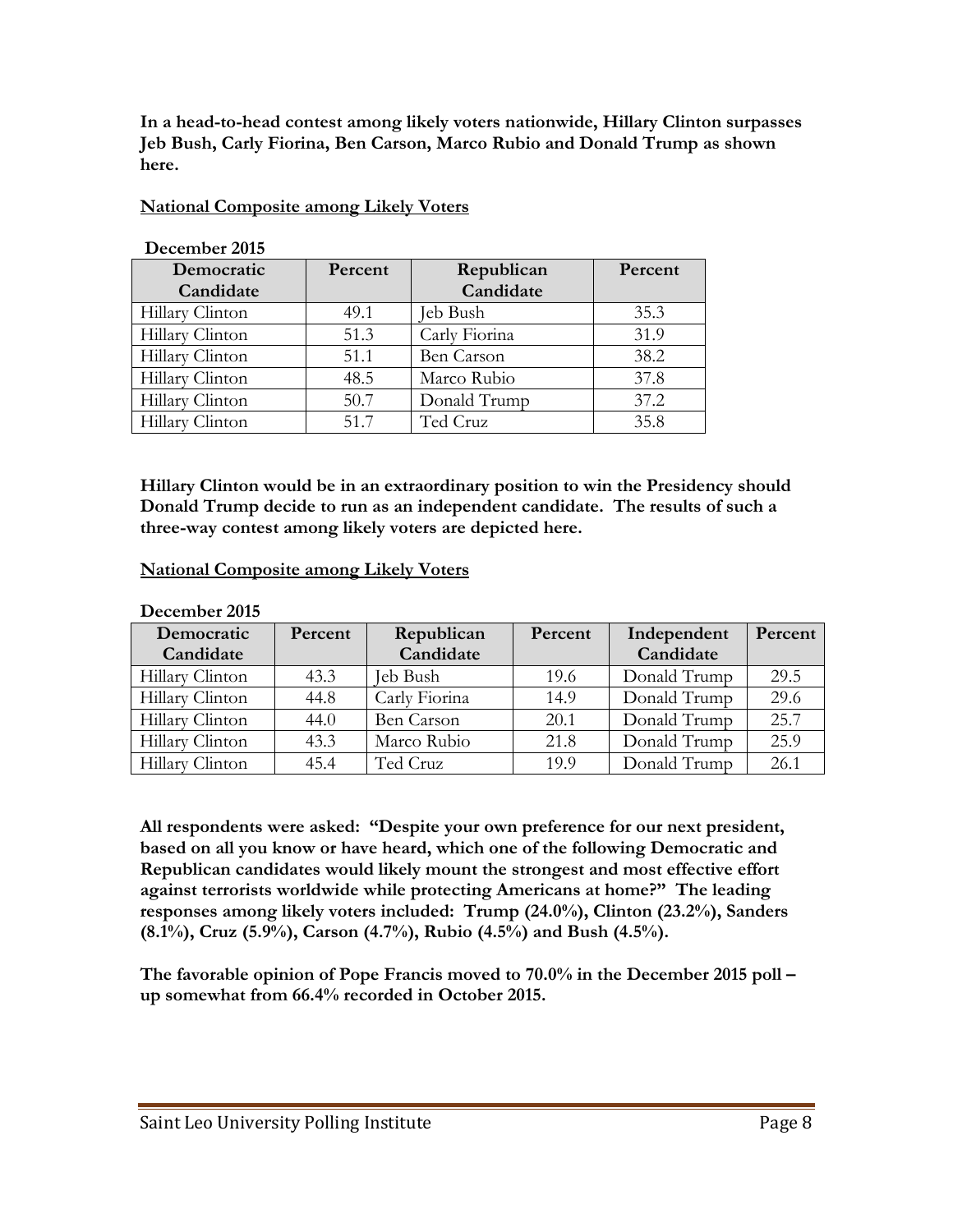#### **ON TERRORISM…**

**In light of recent terror attacks such as in Paris, France, respondents were presented with a number of terror-related statements and asked if they strongly agreed, somewhat agreed, somewhat disagreed or strongly disagreed.** 

**There exists strong agreement (strongly and somewhat agreed) in a number of areas…**

- **ISIS terrorists are likely hiding among Syrian and other refugees in order to enter the U.S. and Europe – 78.2% agree**
- **I support a "pause" in accepting Syrian refugees into the U.S. until additional FBI background checks can be added to the current process – 66.9% agree**
- **I am concerned about terrorism when attending large public events – 61.8%**

**There is also significant agreement on a number of other statements…**

- **Russia's President Putin is stronger on fighting terrorism than President Obama – 48.3%**
- **Persecuted Christians in foreign lands, living in fear, should continue to be**  fast-tracked for entry into the U.S. – 45.1%
- **I have confidence in President Obama to protect Americans based on his record – 42.9%**

**Fewer respondents agreed with the following…**

- **The U.S. and Americans have an obligation to accept Syrian refugees – 39.0%**
- **I trust our federal government's ability to accurately verify entering refugees are not terrorists – 36.4%**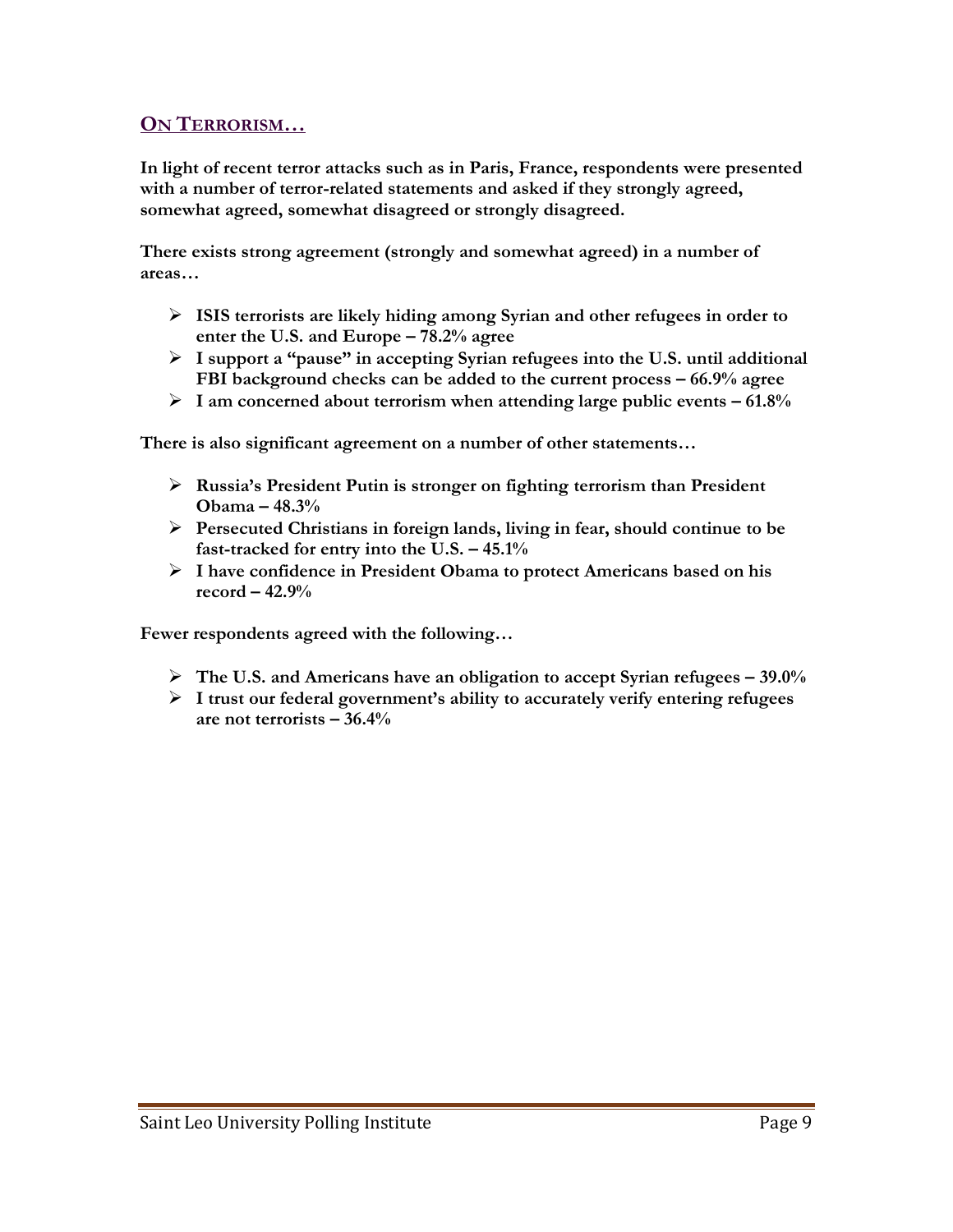#### **ON FLORIDA ISSUES…**

**Leaders among Florida likely voters for the 2016 U.S. Senate Republican nomination included David Jolly (11.6%) and Carlos Lopez-Cantera (8.2%). Most were unsure (56.5%).**

| Republican           | Florida | Florida | Florida  | Florida  |
|----------------------|---------|---------|----------|----------|
| Candidates           | October | LV      | December | LV       |
|                      |         | October |          | December |
| Ron DeSantis         | 6.2     | 6.7     | 6.1      | 6.1      |
| David Jolly          | 8.5     | 8.6     | 10.4     | 11.6     |
| Dr. Ilya Katz        | 2.3     | 2.5     | 4.9      | 4.1      |
| Carlos Lopez-Cantera | 4.5     | 4.3     | 7.4      | 8.2      |
| <b>Todd Wilcox</b>   | 4.5     | 4.9     | 6.7      | 6.8      |
| Someone else         | 8.5     | 8.6     | 6.7      | 6.8      |
| Unsure $/$ Don't     | 65.5    | 64.4    | 57.7     | 56.5     |
| Know                 |         |         |          |          |
| $N=$                 | 177     | 163     | 163      | 147      |

**Leaders among Florida Democratic likely voters for the 2016 U.S. Senate Democratic nomination included Patrick Murphy (16.9%), and Alan Grayson (7.1%). Nearly onehalf, 46.9%, were unsure.**

| Democratic                      | Florida | Florida       | Florida  | Florida                |
|---------------------------------|---------|---------------|----------|------------------------|
| Candidates                      |         | Likely        | December | $\mathbf{L}\mathbf{V}$ |
|                                 |         | <b>Voters</b> |          | December               |
| Alan Grayson                    | 12.1    | 14.5          | 16.1     | 7.1                    |
| Patrick Murphy                  | 15.9    | 17.6          | 15.6     | 16.9                   |
| Lateresa A. Jones               | 5.8     | 6.7           | 5.0      | 6.3                    |
| Pam Keith                       | 1.9     | 1.8           | 3.5      | 4.4                    |
| Someone else                    | 11.1    | 10.9          | 8.5      | 7.5                    |
| Unsure $\frac{1}{2}$ don't know | 53.1    | 48.5          | 51.3     | 46.9                   |
| $N=$                            | 207     | 165           | 199      | 160                    |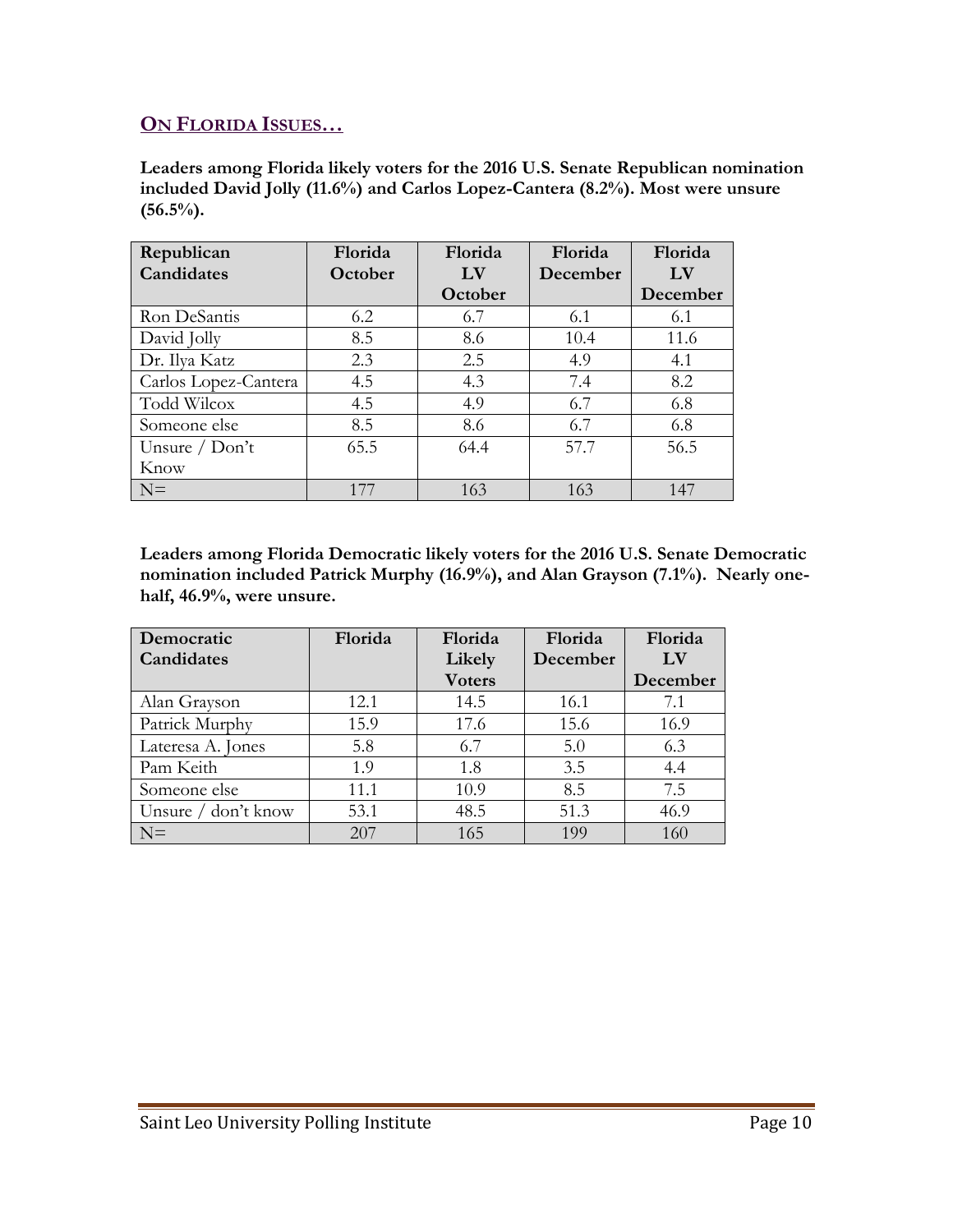## **4 SUMMARY OF FINDINGS**

Readers are reminded that the narrative throughout this report refers to composite aggregate data – the 1007 completed surveys as well as the supplemental sample of 531 Florida respondents. Text throughout this report presents national composite results while many graphs and tables also present results among Florida respondents. On political questions such as candidate preferences or current issues of importance, the data for likely voters is also presented. The counts for composite data (national and Florida) and for likely voters (national and Florida) are presented in the following table.

| <b>National Composite</b> | <b>National Likely</b><br>Voters (LV) | <b>Florida Composite</b> | <b>Florida Likely</b><br>Voters (LV) |
|---------------------------|---------------------------------------|--------------------------|--------------------------------------|
| 1007                      | 746                                   | 531                      | 404                                  |

#### **POLITICS, CAMPAIGNS, ELECTIONS AND ISSUES**

All respondents were asked to rate the job Barack Obama has been doing as President. Just over one-half of likely voters, 50.3%, suggested strongly or somewhat approve. Results are presented within the following tables for October and December 2015. In June 2015, the President's favorable job rating was 47.0% among likely voters nationally.

| <b>President's Job Approval Rating</b> | <b>National</b> | <b>National</b>        | <b>National</b> | <b>National</b> |
|----------------------------------------|-----------------|------------------------|-----------------|-----------------|
| <b>National Results</b>                | October         | $\mathbf{L}\mathbf{V}$ | December        | LV              |
|                                        | 2015            | December               | 2015            | December        |
|                                        |                 | 2015                   |                 | 2015            |
| Strongly approve                       | 19.9            | 22.6                   | 17.1            | 19.0            |
| Somewhat approve                       | 30.0            | 28.7                   | 31.1            | 31.2            |
| Total: Strongly and somewhat approve   | 50.0            | 51.3                   | 48.2            | 50.3            |
| Somewhat disapprove                    | 14.0            | 11.8                   | 15.1            | 14.1            |
| Strongly disapprove                    | 32.8            | 36.1                   | 32.9            | 33.4            |
| Total: Strongly and somewhat           | 46.8            | 47.9                   | 48.0            | 47.5            |
| disapprove                             |                 |                        |                 |                 |
| Unsure                                 | 3.2             | 0.8                    | 3.8             | 2.3             |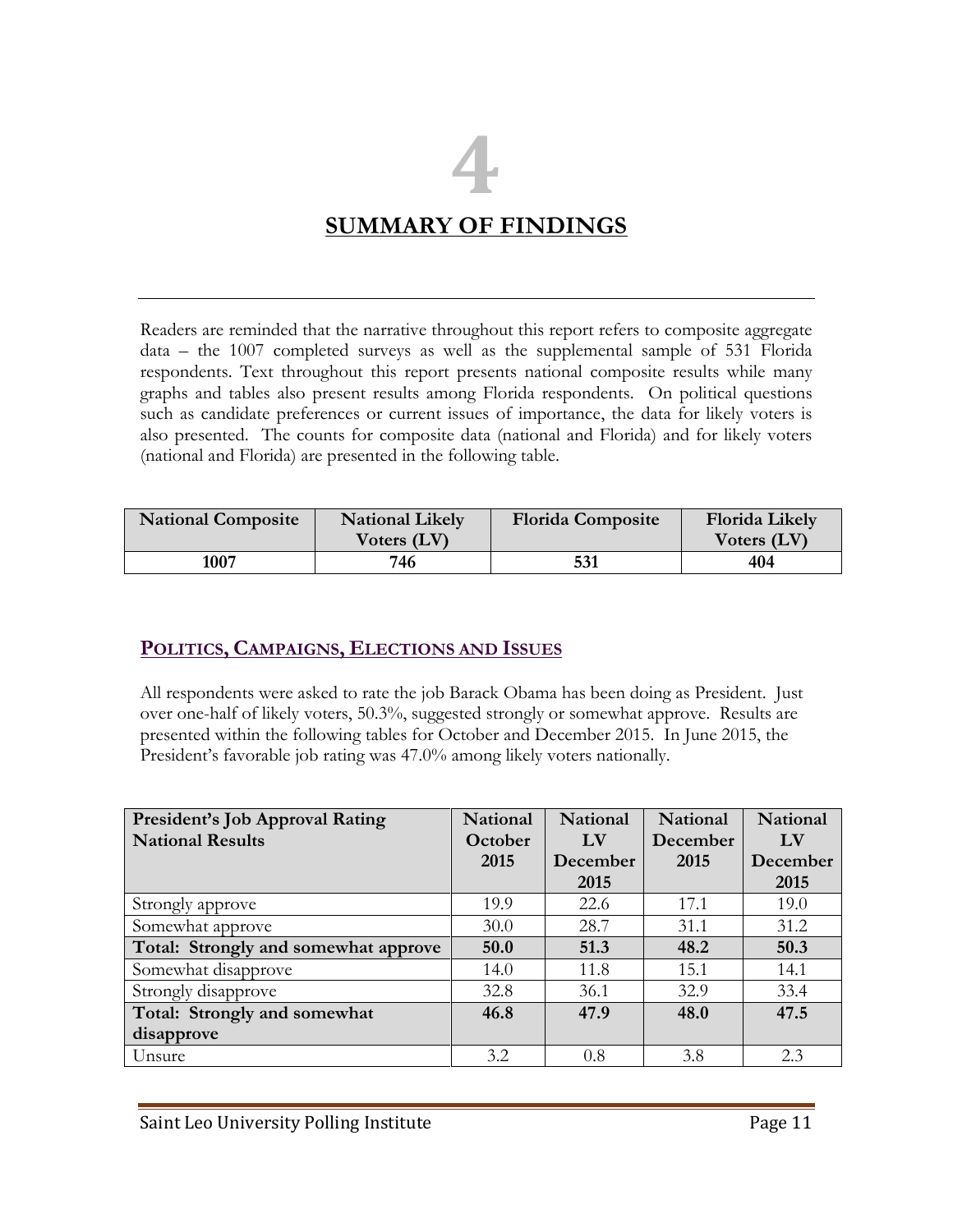| <b>President's Job Approval Rating</b> | Florida | Florida                | Florida  | Florida                |
|----------------------------------------|---------|------------------------|----------|------------------------|
| <b>Florida Results</b>                 | October | $\mathbf{L}\mathbf{V}$ | December | $\mathbf{L}\mathbf{V}$ |
|                                        | 2015    | October                | 2015     | December               |
|                                        |         | 2015                   |          | 2015                   |
| Strongly approve                       | 19.1    | 19.8                   | 20.9     | 22.0                   |
| Somewhat approve                       | 29.5    | 27.4                   | 32.8     | 31.2                   |
| Total: Strongly and somewhat           | 48.6    | 47.2                   | 53.8     | 53.2                   |
| approve                                |         |                        |          |                        |
| Somewhat disapprove                    | 14.8    | 14.4                   | 13.4     | 12.6                   |
| Strongly disapprove                    | 34.9    | 37.7                   | 30.2     | 32.7                   |
| Total: Strongly and somewhat           | 49.7    | 52.1                   | 43.6     | 45.3                   |
| disapprove                             |         |                        |          |                        |
| Unsure                                 | 1.7     | 0.7                    | 2.6      | 1.5                    |

All respondents were asked to name the most important issue facing the nation today. The most important issues were reported to be jobs and the economy, terrorism and homeland security. Together, "terrorism" and "homeland security/anti-terror policy" combined, lead the list of concerns at 32.0%. Results are presented in the following table in declining or importance based on the composite national data for December 2015.

| <b>Issues Most Important</b>             | <b>National</b> | National | <b>National</b> | <b>National</b> |
|------------------------------------------|-----------------|----------|-----------------|-----------------|
| <b>National Results</b>                  | October         | LV       | December        | LV              |
|                                          | 2015            | October  | 2015            | December        |
|                                          |                 | 2015     |                 | 2015            |
| Jobs and the economy                     | 32.4            | 30.9     | 25.8            | 27.8            |
| Terrorism                                | 5.6             | 6.7      | 16.9            | 15.5            |
| Homeland security and anti-terror policy | 4.5             | 4.5      | 15.1            | 15.3            |
| Healthcare                               | 10.3            | 9.7      | 9.2             | 9.0             |
| Government spending and the federal      | 15.3            | 17.0     | 6.5             | 6.0             |
| budget deficit                           |                 |          |                 |                 |
| Immigration                              | 5.5             | 5.6      | 4.7             | 4.6             |
| Education                                | 4.4             | 4.6      | 4.2             | 4.8             |
| Global climate change                    | 3.3             | 3.9      | 3.0             | 3.2             |
| Gun violence                             | 4.0             | 3.3      | 2.9             | 2.8             |
| Declining U.S. status worldwide          | 2.4             | 2.9      | 2.3             | 2.0             |
| Don't know / not sure                    | 2.8             | 1.7      | 2.0             | 0.9             |
| Crime                                    | 2.2             | 1.4      | 2.0             | 2.1             |
| Foreign affairs                          | 1.5             | 1.8      | 1.7             | 2.1             |
| Gun control / Second Amendment rights    | 3.3             | 3.7      | 1.3             | 1.5             |
| Some other issues                        | 2.0             | 1.7      | 1.3             | 1.4             |
| Energy policy                            | 0.2             | 0.3      | 0.6             | 0.4             |
| International trade imbalance            | 0.4             | 0.4      | 0.1             | 0.1             |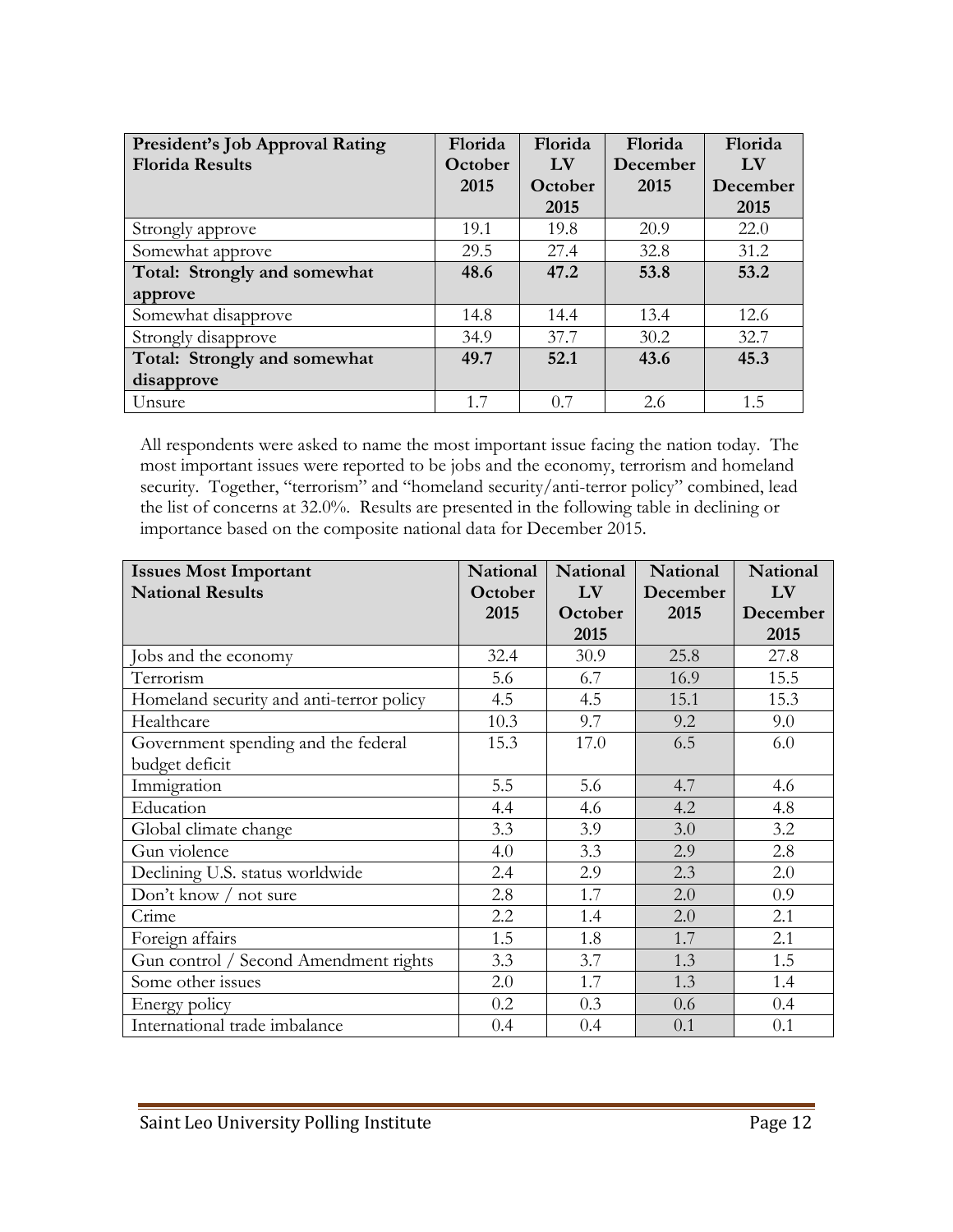| <b>Issues Most Important</b>             | Florida | Florida | Florida  | Florida  |
|------------------------------------------|---------|---------|----------|----------|
| <b>Florida Results</b>                   | October | LV      | December | LV       |
|                                          | 2015    | October | 2015     | December |
|                                          |         | 2015    |          | 2015     |
| Jobs and the economy                     | 30.9    | 27.4    | 24.0     | 24.5     |
| Terrorism                                | 3.7     | 3.9     | 16.0     | 16.0     |
| Homeland security and anti-terror policy | 6.9     | 8.1     | 13.8     | 15.6     |
| Healthcare                               | 12.1    | 11.7    | 10.6     | 10.6     |
| Government spending and the federal      | 12.3    | 13.4    | 7.5      | 8.2      |
| budget deficit                           |         |         |          |          |
| Immigration                              | 7.5     | 8.6     | 5.1      | 5.9      |
| Education                                | 3.8     | 4.2     | 5.1      | 4.7      |
| Gun violence                             | 5.4     | 5.1     | 2.8      | 2.2      |
| Global climate change                    | 3.3     | 3.7     | 2.8      | 3.2      |
| Crime                                    | 2.5     | 1.5     | 2.3      | 1.5      |
| Some other issues                        | 2.1     | 2.4     | 2.1      | 1.0      |
| Don't know $/$ not sure                  | 1.7     | 1.2     | 1.9      | 0.7      |
| Declining U.S. status worldwide          | 4.4     | 5.1     | 1.9      | 1.7      |
| Foreign affairs                          | 0.6     | 0.7     | 1.9      | 2.0      |
| Gun control / Second Amendment rights    | 2.9     | 2.9     | 1.5      | 1.2      |
| Energy policy                            | 0.2     | 0.0     | 0.4      | 0.5      |
| International trade imbalance            | 0.0     | 0.0     | 0.0      | 0.0      |

The following four tables hold favorable and unfavorable ratings for the Republican and Democratic candidates. National results, national likely voter results, Florida results and Florida likely voter results for December 2015 are presented.

| <b>National Results</b>            | Favorable | Unfavorable | Unsure |
|------------------------------------|-----------|-------------|--------|
| Kentucky Senator Rand Paul         | 29.1      | 47.9        | 23.1   |
| Texas Senator Ted Cruz             | 33.7      | 43.4        | 23.0   |
| New Jersey Governor Chris Christie | 31.2      | 50.3        | 18.6   |
| Florida Senator Marco Rubio        | 33.9      | 43.7        | 22.5   |
| Businessman Donald Trump           | 39.8      | 53.9        | 6.4    |
| Florida Governor Jeb Bush          | 33.9      | 52.3        | 13.9   |
| Ohio Governor John Kasich          | 22.4      | 41.0        | 36.7   |
| Former Arkansas Governor Mike      | 29.8      | 46.7        | 23.6   |
| Huckabee                           |           |             |        |
| Dr. Ben Carson                     | 38.7      | 44.4        | 17.0   |
| South Carolina Senator Lindsey     | 19.4      | 47.7        | 33.0   |
| Graham                             |           |             |        |
| Former HP CEO Carly Fiorina        | 28.4      | 44.2        | 27.5   |
| Former Secretary of State Hillary  | 45.1      | 48.2        | 6.4    |
| Clinton                            |           |             |        |
| Former Maryland Governor Martin    | 21.6      | 38.9        | 39.6   |
| O'Malley                           |           |             |        |
| Vermont Senator Bernie Sanders     | 41.2      | 39.1        | 19.7   |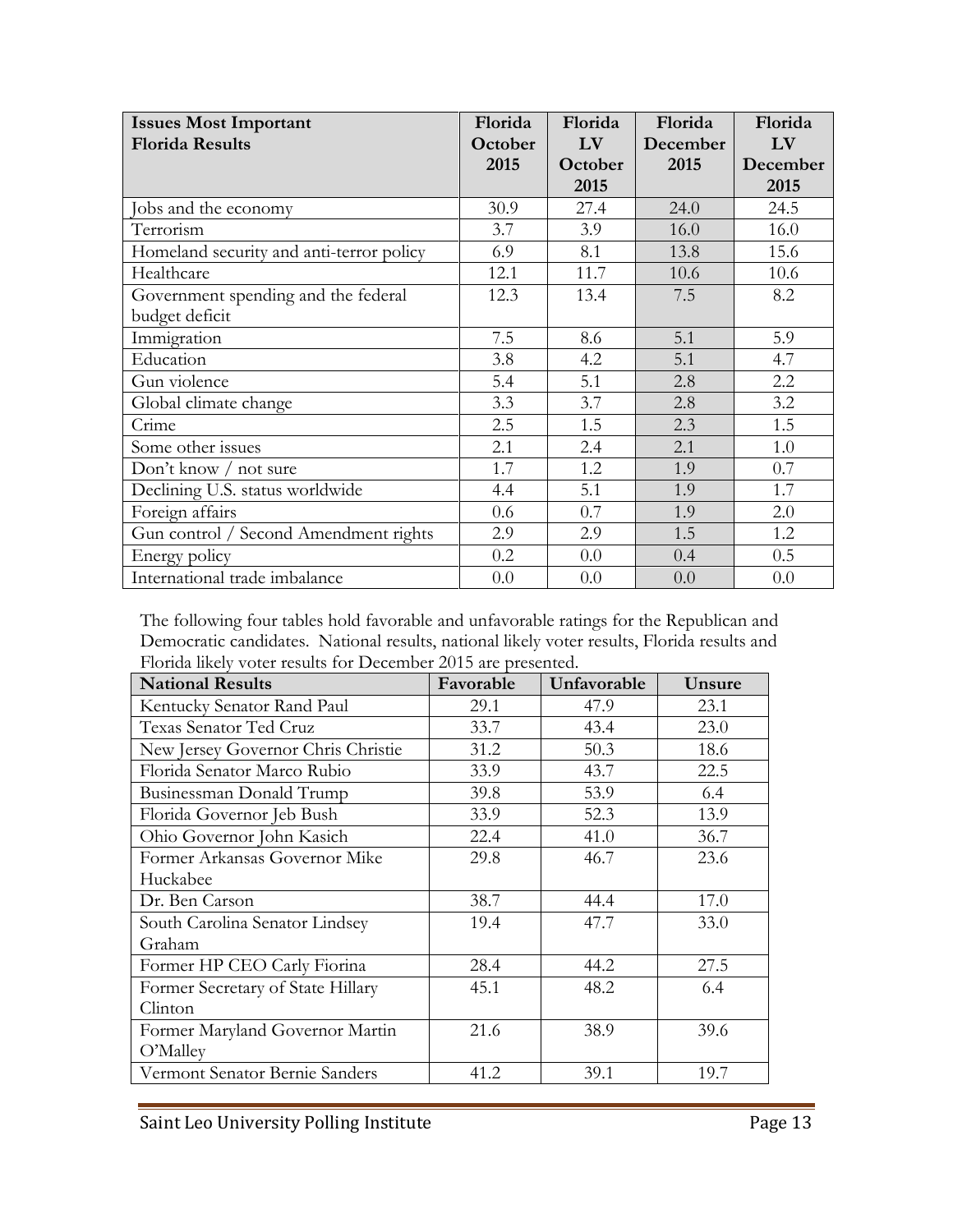| <b>National Likely Voter Results</b> | Favorable | Unfavorable | Unsure |
|--------------------------------------|-----------|-------------|--------|
| Kentucky Senator Rand Paul           | 31.7      | 51.7        | 16.6   |
| Texas Senator Ted Cruz               | 36.4      | 46.7        | 16.9   |
| New Jersey Governor Chris Christie   | 34.8      | 53.3        | 11.9   |
| Florida Senator Marco Rubio          | 38.5      | 46.3        | 15.0   |
| Businessman Donald Trump             | 41.0      | 54.6        | 4.3    |
| Florida Governor Jeb Bush            | 36.9      | 55.1        | 8.1    |
| Ohio Governor John Kasich            | 26.0      | 44.3        | 29.7   |
| Former Arkansas Governor Mike        | 34.1      | 49.4        | 16.5   |
| Huckabee                             |           |             |        |
| Dr. Ben Carson                       | 42.1      | 46.6        | 11.3   |
| South Carolina Senator Lindsey       | 21.6      | 52.0        | 26.3   |
| Graham                               |           |             |        |
| Former HP CEO Carly Fiorina          | 33.6      | 47.1        | 19.3   |
| Former Secretary of State Hillary    | 47.4      | 49.1        | 3.5    |
| Clinton                              |           |             |        |
| Former Maryland Governor Martin      | 24.7      | 43.1        | 32.3   |
| O'Malley                             |           |             |        |
| Vermont Senator Bernie Sanders       | 45.5      | 41.2        | 13.3   |

| <b>Florida Results</b>             | Favorable | Unfavorable | Unsure |
|------------------------------------|-----------|-------------|--------|
| Kentucky Senator Rand Paul         | 31.9      | 45.7        | 22.5   |
| Texas Senator Ted Cruz             | 35.1      | 43.0        | 21.9   |
| New Jersey Governor Chris Christie | 36.0      | 45.9        | 18.1   |
| Florida Senator Marco Rubio        | 45.7      | 41.5        | 12.8   |
| Businessman Donald Trump           | 40.9      | 51.9        | 7.4    |
| Florida Governor Jeb Bush          | 39.2      | 51.9        | 8.9    |
| Ohio Governor John Kasich          | 22.5      | 40.7        | 36.8   |
| Former Arkansas Governor Mike      | 30.0      | 48.1        | 21.9   |
| Huckabee                           |           |             |        |
| Dr. Ben Carson                     | 43.2      | 41.9        | 14.9   |
| South Carolina Senator Lindsey     | 23.2      | 46.2        | 30.6   |
| Graham                             |           |             |        |
| Former HP CEO Carly Fiorina        | 31.5      | 41.6        | 26.6   |
| Former Secretary of State Hillary  | 51.1      | 42.8        | 6.0    |
| Clinton                            |           |             |        |
| Former Maryland Governor Martin    | 20.9      | 40.9        | 38.1   |
| O'Malley                           |           |             |        |
| Vermont Senator Bernie Sanders     | 40.9      | 42.4        | 17.0   |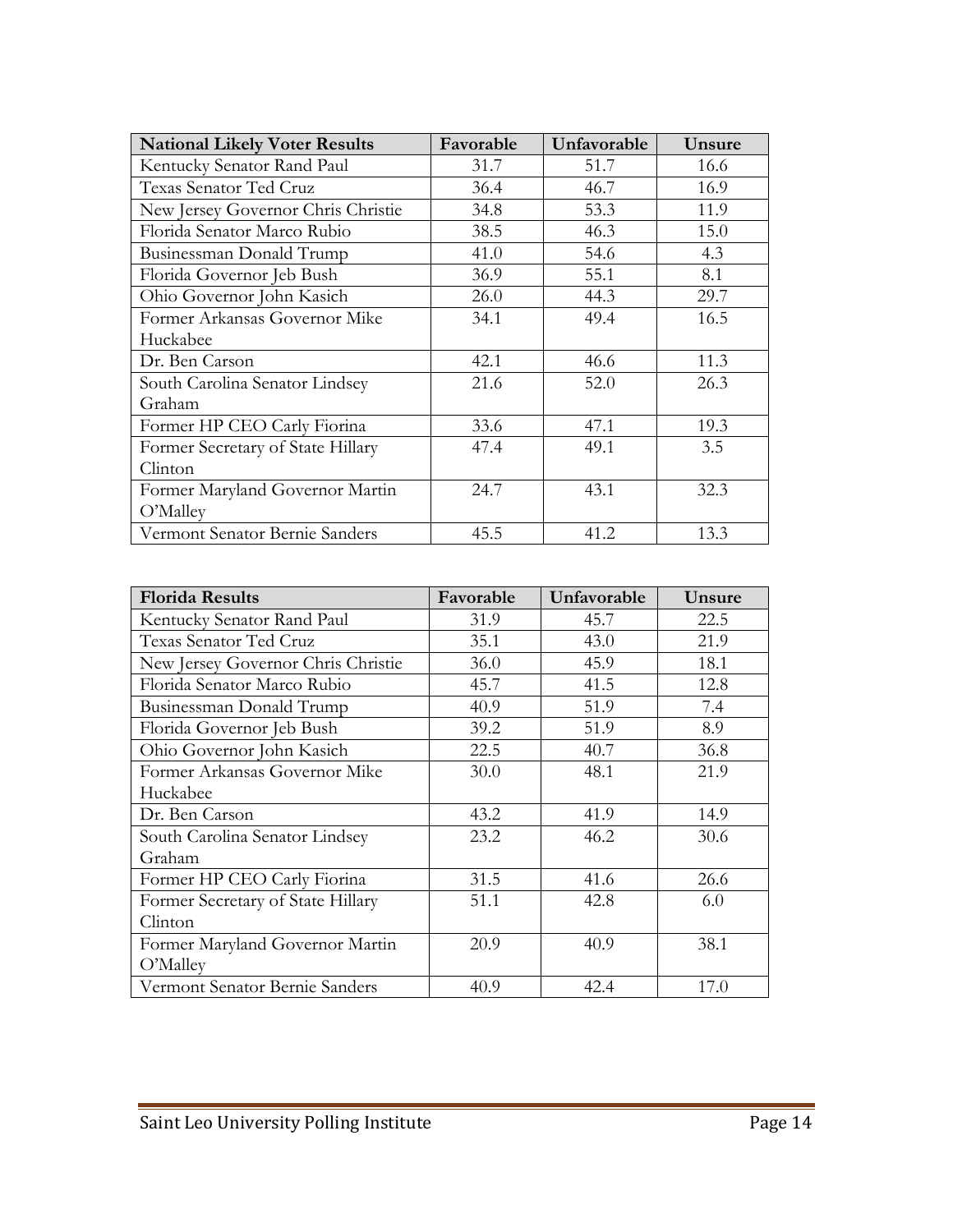| <b>Florida Likely Voter Results</b> | Favorable | Unfavorable | Unsure |
|-------------------------------------|-----------|-------------|--------|
| Kentucky Senator Rand Paul          | 36.4      | 48.6        | 15.1   |
| Texas Senator Ted Cruz              | 38.6      | 45.3        | 16.1   |
| New Jersey Governor Chris Christie  | 39.9      | 49.3        | 10.9   |
| Florida Senator Marco Rubio         | 50.7      | 44.6        | 4.7    |
| Businessman Donald Trump            | 45.5      | 52.0        | 2.5    |
| Florida Governor Jeb Bush           | 44.3      | 52.5        | 3.2    |
| Ohio Governor John Kasich           | 25.2      | 45.3        | 29.5   |
| Former Arkansas Governor Mike       | 34.4      | 51.7        | 14.1   |
| Huckabee                            |           |             |        |
| Dr. Ben Carson                      | 46.0      | 44.6        | 9.4    |
| South Carolina Senator Lindsey      | 25.2      | 50.3        | 24.5   |
| Graham                              |           |             |        |
| Former HP CEO Carly Fiorina         | 34.9      | 44.1        | 21.0   |
| Former Secretary of State Hillary   | 53.2      | 45.0        | 1.7    |
| Clinton                             |           |             |        |
| Former Maryland Governor Martin     | 23.8      | 44.3        | 31.9   |
| O'Malley                            |           |             |        |
| Vermont Senator Bernie Sanders      | 42.8      | 45.8        | 11.4   |

Republicans surveyed were asked to think about the candidates running for the Republican nomination for President in 2016. Each was asked to name the candidate they would support if the primary "was held today." Results are presented in declining order by December national, likely voter data.

| <b>Republican Candidates</b>       | <b>National</b> | National | National | National    |
|------------------------------------|-----------------|----------|----------|-------------|
| <b>National Results</b>            | October         | LV       | December | $L_{\rm V}$ |
|                                    | 2015            | October  | 2015     | December    |
|                                    |                 | 2015     |          | 2015        |
| Businessman Donald Trump           | 23.5            | 22.7     | 29.2     | 29.1        |
| Dr. Ben Carson                     | 20.7            | 22.2     | 14.2     | 13.6        |
| Florida Senator Marco Rubio        | 10.0            | 11.1     | 10.8     | 11.4        |
| Former Florida Governor Jeb Bush   | 8.0             | 8.4      | 10.4     | 10.5        |
| Texas Senator Ted Cruz             | 4.8             | 4.0      | 9.6      | 9.1         |
| New Jersey Governor Chris Christie | 3.2             | 3.6      | 5.4      | 6.4         |
| Kentucky Senator Rand Paul         | 2.4             | 2.7      | 4.6      | 4.5         |
| Unsure / Don't Know                | 10.0            | 8.0      | 3.5      | 2.7         |
| Ohio Governor John Kasich          | 2.4             | 2.2      | 2.3      | 2.7         |
| Former Arkansas Governor Mike      | 1.6             | 1.3      | 2.7      | 2.7         |
| Huckabee                           |                 |          |          |             |
| Former Pennsylvania Senator Rick   | 0.8             | 0.9      | 1.9      | 2.3         |
| Santorum                           |                 |          |          |             |
| Former Hewlett Packard CEO Carly   | 5.2             | 5.8      | 1.5      | 1.4         |
| Fiorina                            |                 |          |          |             |

Saint Leo University Polling Institute **Page 15** Page 15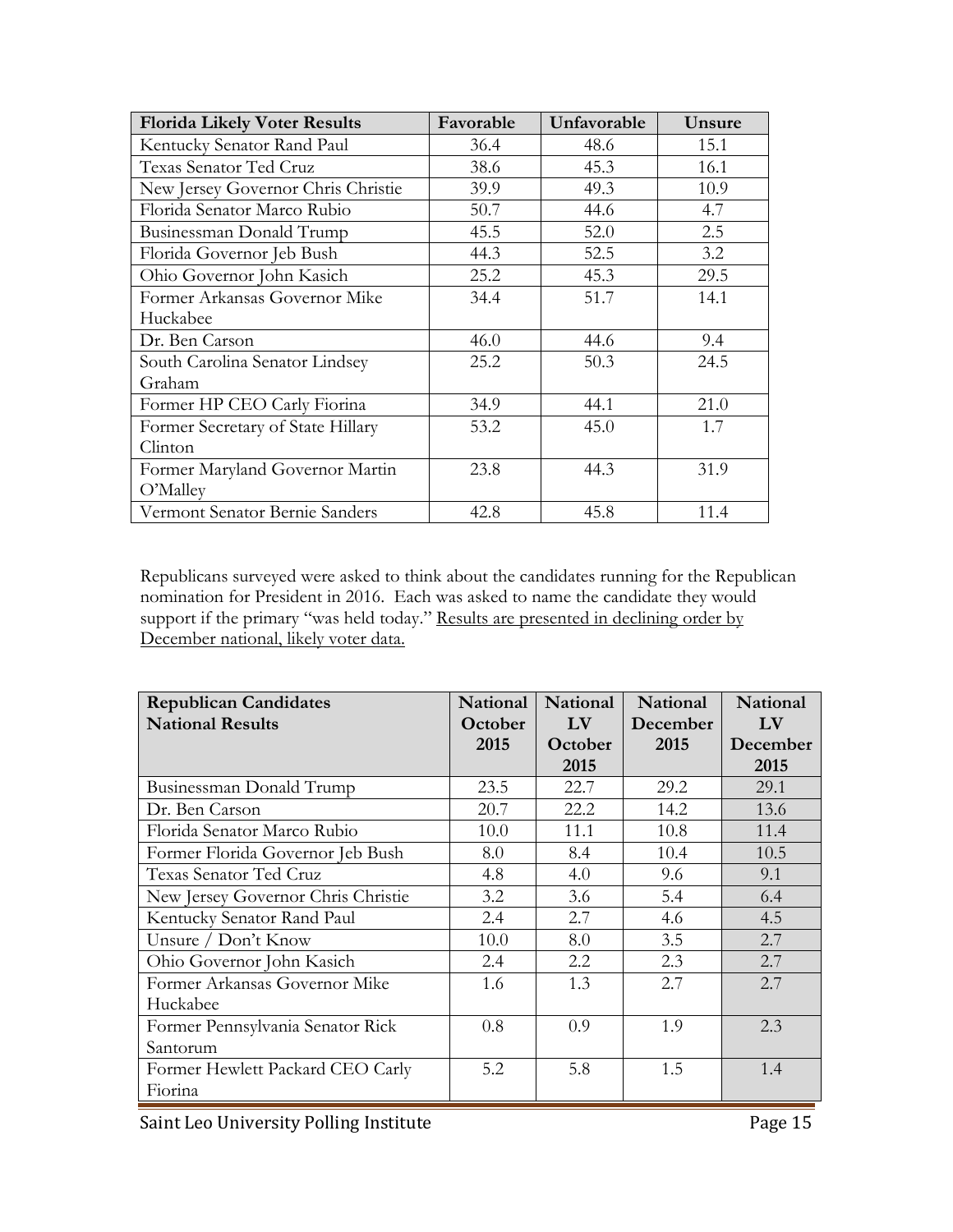| South Carolina Senator Lindsey Graham | 0.8           | 0.4  | 12   | 1.4 |
|---------------------------------------|---------------|------|------|-----|
| Former New York Governor George       | 0.8           | 0.9  |      | 1.1 |
| Pataki                                |               |      |      |     |
| Someone else                          | 2.4           | 2.2. | 1.2. | 0.9 |
| New York Congressman Peter King       | 1.2.          | 1.3  |      |     |
| Former Ambassador John Bolton         | 1.2           | 1.3  |      |     |
| Louisiana Governor Bobby Jindal       | 1.2.          | 0.9  |      |     |
| Indiana Governor Mike Pence           | $0.0^{\circ}$ | 0.0  |      |     |
| Former Virginia Governor Jim Gilmore  | $0.0^{\circ}$ | 0.0  |      |     |
| Former Maryland Governor Bob          | 0.0           | 0.0  |      |     |
| Ehrlich                               |               |      |      |     |

Republican respondents were asked, in December 2015, to report their second preferred choice for their party's nominee. Results are presented in the following table.

| <b>National: December 2015</b>     | Second | LV     |
|------------------------------------|--------|--------|
|                                    | Choice | Second |
|                                    |        | Choice |
| Businessman Donald Trump           | 18.1   | 17.3   |
| Texas Senator Ted Cruz             | 15.4   | 16.8   |
| Dr. Ben Carson                     | 12.3   | 13.2   |
| Florida Senator Marco Rubio        | 11.9   | 10.9   |
| Former Florida Governor Jeb Bush   | 10.4   | 10.9   |
| Former Hewlett Packard CEO Carly   | 3.8    | 4.5    |
| Fiorina                            |        |        |
| Unsure / Don't Know                | 5.8    | 4.5    |
| Kentucky Senator Rand Paul         | 5.4    | 4.1    |
| Ohio Governor John Kasich          | 3.1    | 3.6    |
| Former Arkansas Governor Mike      | 3.8    | 3.6    |
| Huckabee                           |        |        |
| New Jersey Governor Chris Christie | 3.5    | 3.2    |
| Former Pennsylvania Senator Rick   | 2.7    | 3.2    |
| Santorum                           |        |        |
| South Carolina Senator Lindsey     | 1.9    | 1.8    |
| Graham                             |        |        |
| Former New York Governor George    | 1.5    | 1.8    |
| Pataki                             |        |        |
| Someone else                       | 0.4    | 0.5    |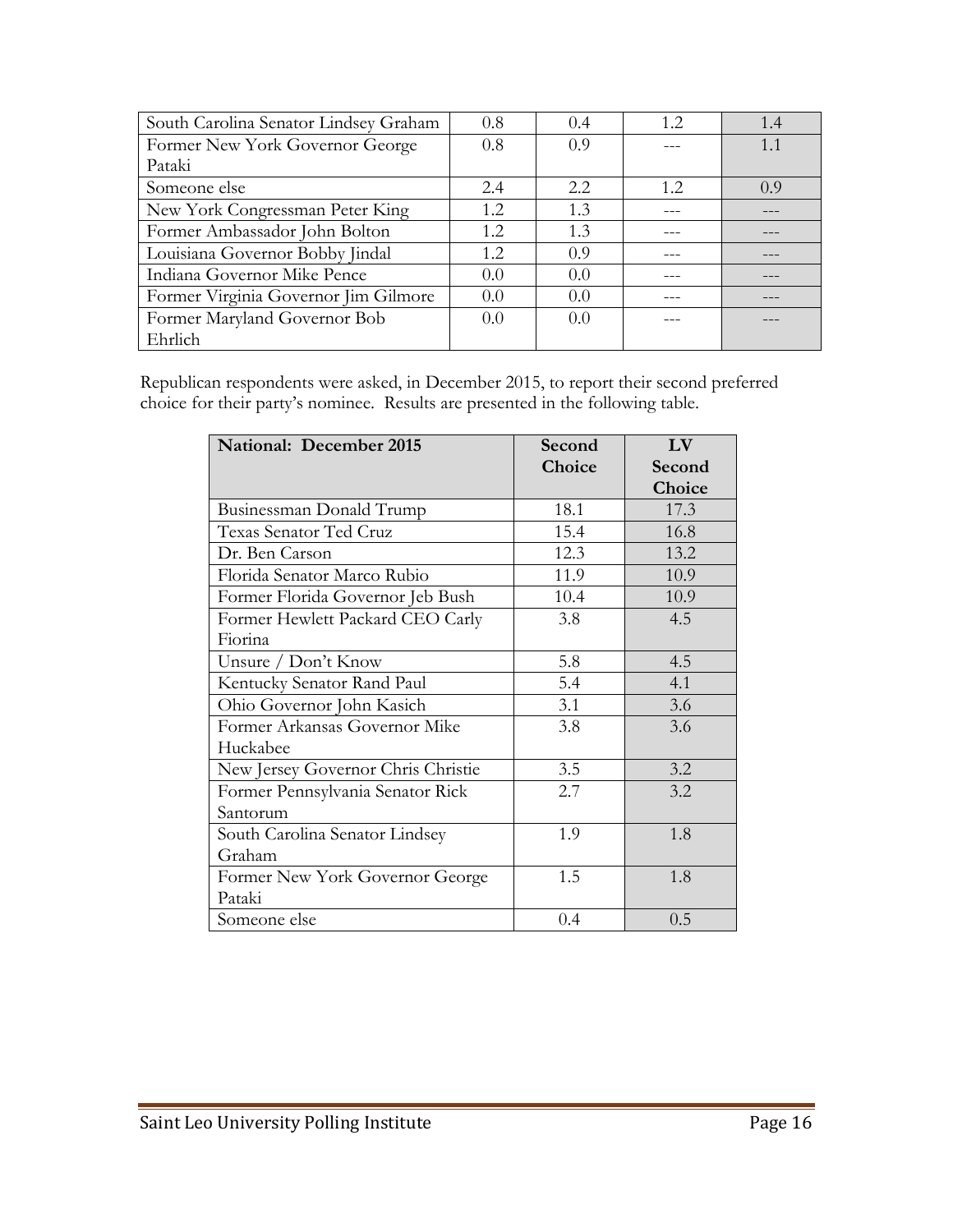Florida Republicans surveyed were asked to think about the candidates running for the Republican nomination for President in 2016. Each was asked to name the candidate they would support if the primary "was held today." Results are presented in declining order by December likely voter data.

| <b>Republican Candidates</b>          | Florida | Florida | Florida  | Florida  |
|---------------------------------------|---------|---------|----------|----------|
| <b>Florida Results</b>                | October | LV      | December | LV       |
| December 2015                         | 2015    | October | 2015     | December |
|                                       |         | 2015    |          | 2015     |
| Businessman Donald Trump              | 25.4    | 25.8    | 33.7     | 30.6     |
| Florida Senator Marco Rubio           | 21.5    | 21.5    | 13.5     | 15.0     |
| Former Florida Governor Jeb Bush      | 15.3    | 15.3    | 13.5     | 14.3     |
| Dr. Ben Carson                        | 14.1    | 14.7    | 10.4     | 10.9     |
| Texas Senator Ted Cruz                | 4.5     | 4.9     | 9.8      | 10.2     |
| Kentucky Senator Rand Paul            | 1.7     | 1.8     | 4.9      | 5.4      |
| New Jersey Governor Chris Christie    | 0.6     | 0.6     | 3.7      | 4.1      |
| Former Hewlett Packard CEO Carly      | 6.8     | 5.5     | 2.4      | 2.7      |
| Fiorina                               |         |         |          |          |
| Ohio Governor John Kasich             | 2.3     | 2.5     | 1.8      | 2.0      |
| Unsure / Don't Know                   | 6.2     | 5.5     | 1.8      | 1.4      |
| Former Arkansas Governor Mike         | 1.1     | 1.2     | 1.8      | 1.4      |
| Huckabee                              |         |         |          |          |
| Someone else                          | 0.0     | 0.0     | 0.6      | 0.7      |
| Former Pennsylvania Senator Rick      | 0.0     | 0.0     | 0.6      | 0.7      |
| Santorum                              |         |         |          |          |
| South Carolina Senator Lindsey Graham | 0.0     | 0.0     | 0.6      | 0.0      |
| New York Congressman Peter King       | 0.0     | 0.0     |          |          |
| Former Ambassador John Bolton         | 0.0     | 0.0     | $---$    |          |
| Louisiana Governor Bobby Jindal       | 0.6     | 0.6     | ---      |          |
| Former New York Governor George       | 0.0     | 0.0     | ---      | ---      |
| Pataki                                |         |         |          |          |
| Indiana Governor Mike Pence           | 0.0     | 0.0     | ---      |          |
| Former Virginia Governor Jim Gilmore  | 0.0     | 0.0     |          |          |
| Former Maryland Governor Bob          | 0.0     | 0.0     |          |          |
| Ehrlich                               |         |         |          |          |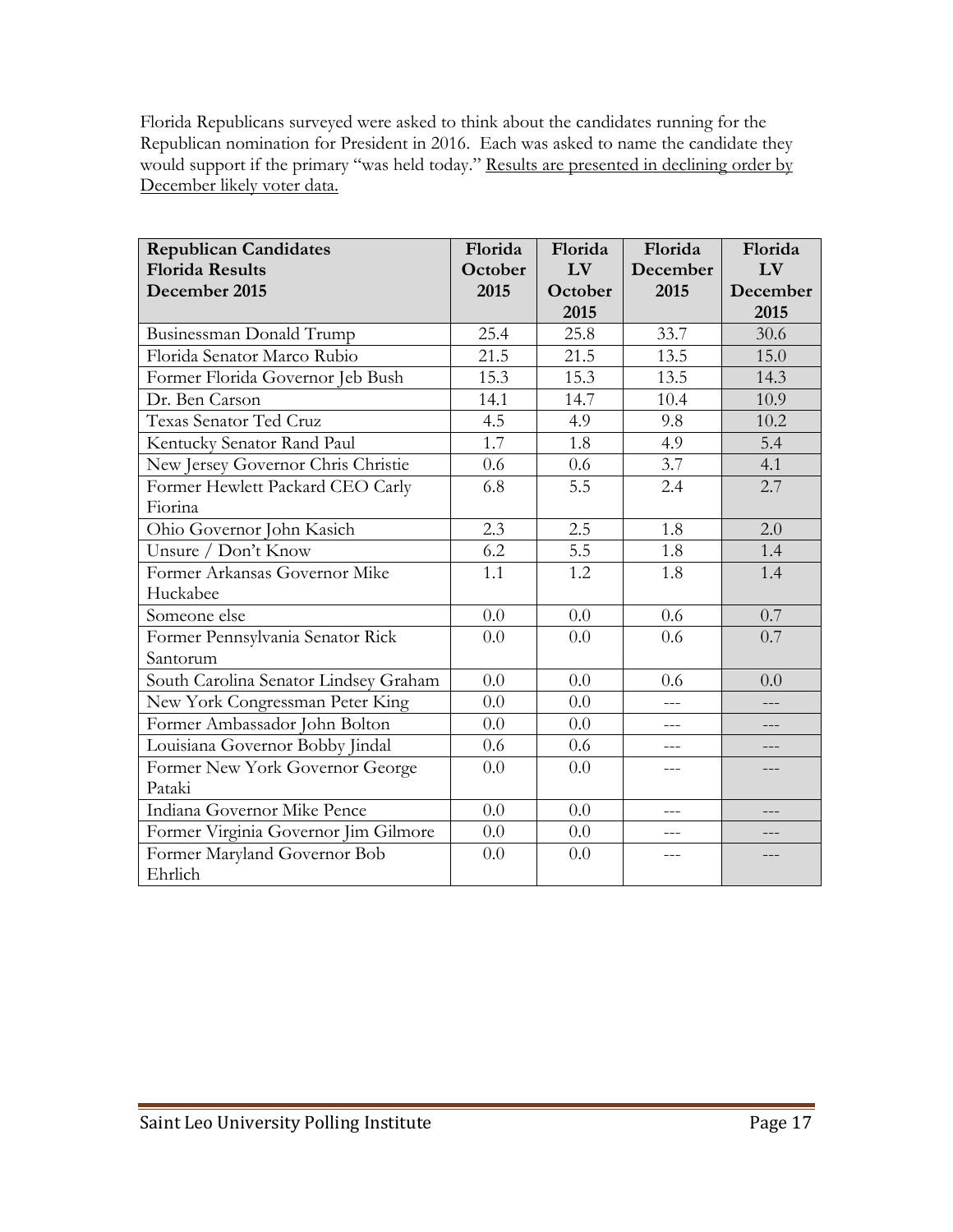Similarly, Florida Republican respondents were asked, in December 2015, to report their second preferred choice for their party's nominee. Results are presented in the following table.

| <b>Republican Candidates:</b>      | Florida | Florida LV |
|------------------------------------|---------|------------|
| <b>Florida Results</b>             | Second  | Second     |
| December 2015                      | Choice  | Choice     |
| Kentucky Senator Rand Paul         | 4.3     | 4.8        |
| Texas Senator Ted Cruz             | 8.6     | 9.5        |
| New Jersey Governor Chris Christie | 4.3     | 4.8        |
| Florida Senator Marco Rubio        | 23.3    | 24.5       |
| Businessman Donald Trump           | 19.0    | 19.7       |
| Former Florida Governor Jeb Bush   | 13.5    | 14.3       |
| Former Pennsylvania Senator Rick   | 0.6     | 0.7        |
| Santorum                           |         |            |
| Ohio Governor John Kasich          | 1.8     | 1.4        |
| Former Arkansas Governor Mike      | 1.8     | 2.0        |
| Huckabee                           |         |            |
| Dr. Ben Carson                     | 11.7    | 9.5        |
| South Carolina Senator Lindsey     | 0.0     | 0.0        |
| Graham                             |         |            |
| Former New York Governor George    | 1.2     | 1.4        |
| Pataki                             |         |            |
| Former Hewlett Packard CEO Carly   | 4.9     | 4.1        |
| Fiorina                            |         |            |
| Someone else                       | 0.6     | 0.7        |
| Unsure / Don't Know                | 4.3     | 2.7        |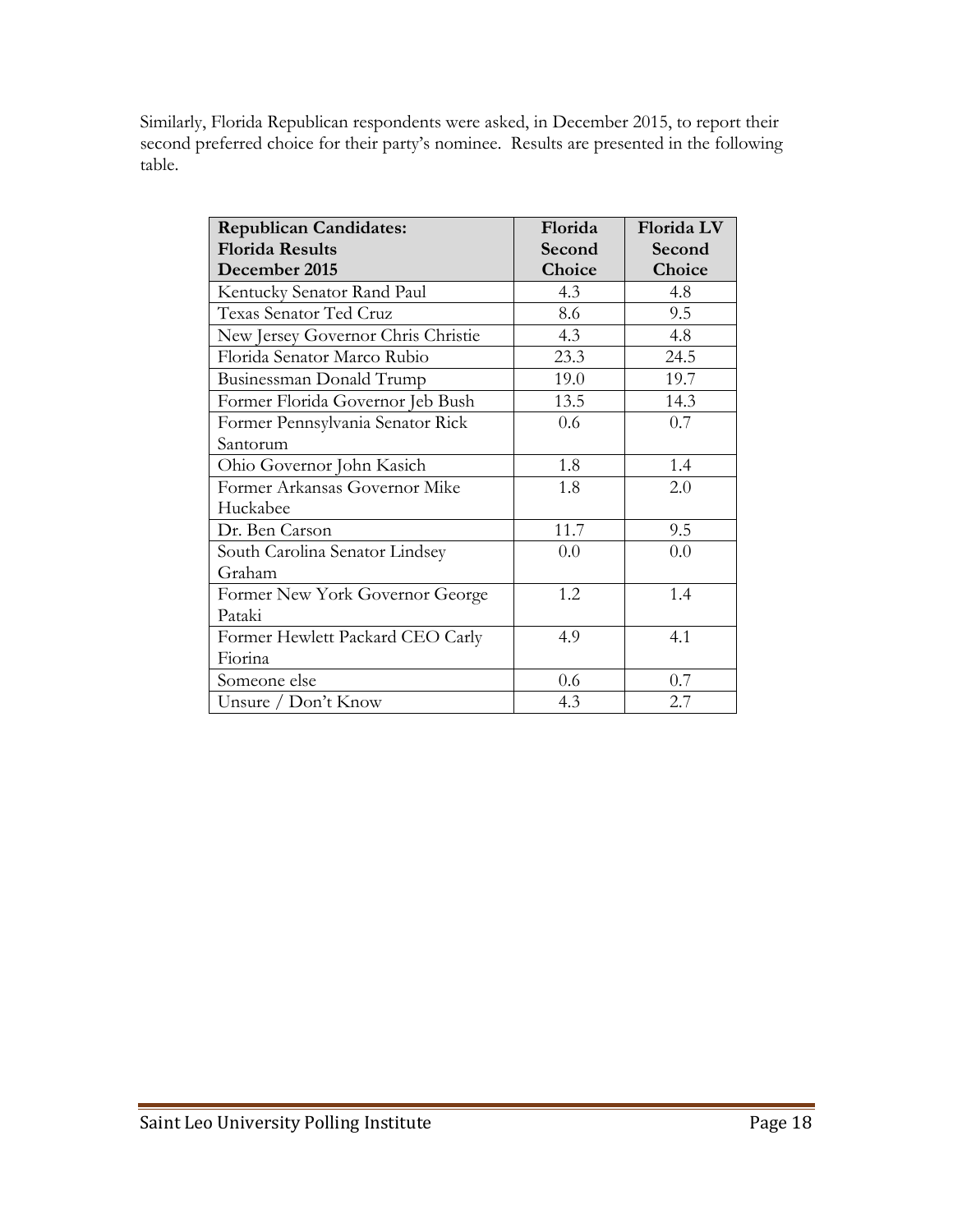| <b>Democratic Candidates</b>        | National | <b>National</b> | <b>National</b> | <b>National</b> |
|-------------------------------------|----------|-----------------|-----------------|-----------------|
|                                     | October  | Likely          | December        | LV              |
|                                     | 2015     | <b>Voters</b>   | 2015            | December        |
|                                     |          | October         |                 | 2015            |
|                                     |          | 2015            |                 |                 |
| Former Secretary of State Hillary   | 53.4     | 54.8            | 58.1            | 58.9            |
| Clinton                             |          |                 |                 |                 |
| Vermont Senator Bernie Sanders      | 11.4     | 12.0            | 23.8            | 23.7            |
| Unsure / don't know                 | 8.8      | 6.9             | 7.9             | 8.1             |
| Former Maryland Governor Martin     | 2.0      | 1.9             | 5.9             | 5.9             |
| O'Malley                            |          |                 |                 |                 |
| Someone else                        | 1.3      | 1.2             | 4.8             | 3.3             |
| Vice President Joe Biden            | 16.4     | 15.8            |                 |                 |
| Massachusetts Senator Elizabeth     | 1.6      | 1.9             | $---$           |                 |
| Warren                              |          |                 |                 |                 |
| New York Governor Andrew Cuomo      | 1.6      | 1.9             |                 |                 |
| Virginia Senator Mark Warner        | 1.3      | 1.5             | $=$ $ -$        |                 |
| New York Senator Kirsten Gillibrand | 1.3      | 1.5             |                 |                 |
| Colorado Governor John              | 0.3      | 0.4             | ---             |                 |
| Hickenlooper                        |          |                 |                 |                 |
| Minnesota Senator Amy Klobuchar     | 0.3      | 0.0             |                 |                 |
| Former Massachusetts Governor       | 0.3      | 0.0             | ---             | ---             |
| Deval Patrick                       |          |                 |                 |                 |
| New Jersey Senator Corey Booker     | 0.0      | 0.0             | $---$           | ---             |
| Former Virginia Senator Jim Webb    | 0.0      | 0.0             |                 |                 |
| Former Rhode Island Governor        | 0.0      | 0.0             |                 |                 |
| Lincoln Chafee                      |          |                 |                 |                 |

Democrats surveyed were similarly asked which candidate they would vote for if the primary "was held today." Results are presented in declining order by national likely voters.

| <b>Democratic Candidates</b>              | National<br>Second<br>Choice | National<br>LV Second<br>Choice |
|-------------------------------------------|------------------------------|---------------------------------|
| Former Secretary of State Hillary Clinton | 36.8                         | 37.8                            |
| Vermont Senator Bernie Sanders            | 27.0                         | 27.8                            |
| Former Maryland Governor Martin O'Malley  | 15.6                         | 15.2                            |
| Unsure / don't know                       | 12.4                         | 12.6                            |
| Someone else                              | 83                           | 67                              |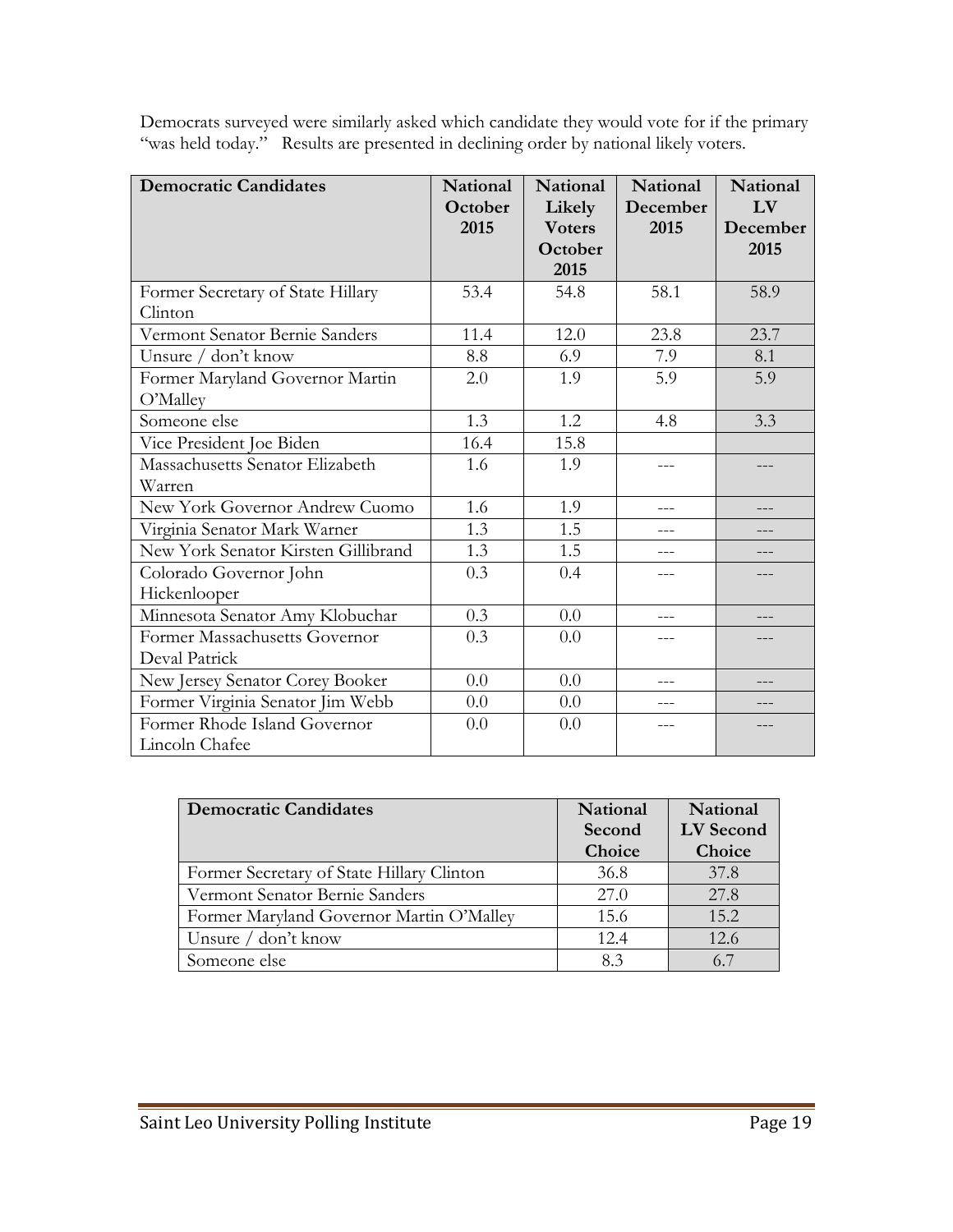| <b>Democratic Candidates</b>      | Florida | Florida LV | Florida  | Florida LV |
|-----------------------------------|---------|------------|----------|------------|
|                                   | October | October    | December | December   |
| Former Secretary of State Hillary | 49.5    | 50.9       | 58.3     | 58.8       |
| Clinton                           |         |            |          |            |
| Vermont Senator Bernie Sanders    | 13.0    | 13.3       | 27.1     | 26.9       |
| Unsure / don't know               | 11.5    | 8.5        | 7.0      | 7.5        |
| Former Maryland Governor Martin   | 1.9     | 2.4        | 3.5      | 3.8        |
| O'Malley                          |         |            |          |            |
| Someone else                      | 1.4     | 18         | 4.0      | 3.1        |
| Vice President Joe Biden          | 14.4    | 15.2       |          |            |
| Massachusetts Senator Elizabeth   | 4.8     | 5.5        | ---      |            |
| Warren                            |         |            |          |            |
| New York Governor Andrew          | 0.5     | 0.6        | ---      |            |
| Cuomo                             |         |            |          |            |
| Virginia Senator Mark Warner      | 1.0     | 0.6        |          |            |
| Former Virginia Senator Jim Webb  | 0.5     | 0.6        |          |            |
| Former Rhode Island Governor      | 1.0     | 0.6        |          |            |
| Lincoln Chafee                    |         |            |          |            |
| New York Senator Kirsten          | 0.0     | 0.0        | $---$    |            |
| Gillibrand                        |         |            |          |            |
| Colorado Governor John            | 0.0     | 0.0        | ---      |            |
| Hickenlooper                      |         |            |          |            |
| Minnesota Senator Amy Klobuchar   | 0.5     | 0.0        |          |            |
| Former Massachusetts Governor     | 0.0     | 0.0        |          |            |
| Deval Patrick                     |         |            |          |            |
| New Jersey Senator Corey Booker   | 0.0     | 0.0        | $---$    |            |

| <b>Democratic Candidates</b>              | Florida<br>Second<br>Choice | <b>Florida LV</b><br>Second<br>Choice |
|-------------------------------------------|-----------------------------|---------------------------------------|
| Former Secretary of State Hillary Clinton | 39.7                        | 41.3                                  |
| Vermont Senator Bernie Sanders            | 27.6                        | 28.8                                  |
| Former Maryland Governor Martin O'Malley  | 12.1                        | 11.3                                  |
| Someone else                              | 11.1                        | 10.0                                  |
| Unsure / don't know                       | 9.5                         | 8.8                                   |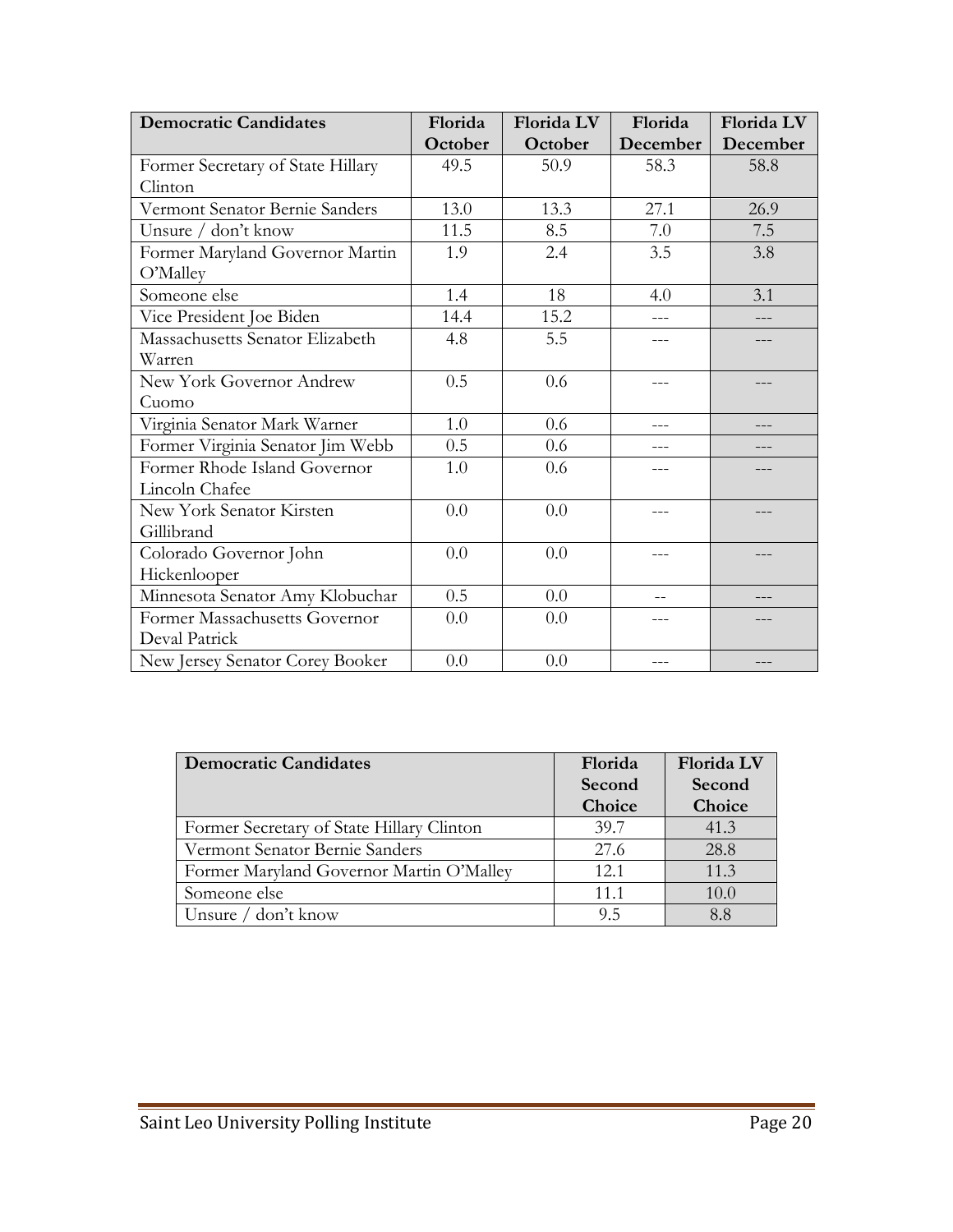The survey held a number of Presidential election ballots. Respondents were asked to name the candidate they would most likely support. The following tables present national composite data, national likely voters, Florida composite data and Florida likely voters.

#### **National Composite Results**

| December 2019   |         |                   |         |
|-----------------|---------|-------------------|---------|
| Democratic      | Percent | Republican        | Percent |
| Candidate       |         | Candidate         |         |
| Hillary Clinton | 47.8    | eb Bush           | 32.7    |
| Hillary Clinton | 49.8    | Carly Fiorina     | 28.6    |
| Hillary Clinton | 48.6    | <b>Ben Carson</b> | 36.3    |
| Hillary Clinton | 46.6    | Marco Rubio       | 35.7    |
| Hillary Clinton | 48.9    | Donald Trump      | 36.0    |
| Hillary Clinton | 48.4    | Ted Cruz          | 33.8    |
|                 |         |                   |         |

#### **December 2015**

#### **October 2015**

| Democratic      | Percent | Republican    | Percent |
|-----------------|---------|---------------|---------|
| Candidate       |         | Candidate     |         |
| Hillary Clinton | 42.2    | Jeb Bush      | 31.2    |
| Hillary Clinton | 45.3    | Carly Fiorina | 32.0    |
| Hillary Clinton | 44.7    | Ben Carson    | 38.0    |
| Hillary Clinton | 44.4    | Marco Rubio   | 35.0    |
| Hillary Clinton | 45.2    | Donald Trump  | 35.7    |

#### **National Composite among Likely Voters**

#### **December 2015**

| Democratic      | Percent | Republican        | Percent |
|-----------------|---------|-------------------|---------|
| Candidate       |         | Candidate         |         |
| Hillary Clinton | 49.1    | Jeb Bush          | 35.3    |
| Hillary Clinton | 51.3    | Carly Fiorina     | 31.9    |
| Hillary Clinton | 51.1    | <b>Ben Carson</b> | 38.2    |
| Hillary Clinton | 48.5    | Marco Rubio       | 37.8    |
| Hillary Clinton | 50.7    | Donald Trump      | 37.2    |
| Hillary Clinton | 51.7    | Ted Cruz          | 35.8    |

| Democratic<br>Candidate | Percent | Republican<br>Candidate | Percent |
|-------------------------|---------|-------------------------|---------|
| Hillary Clinton         | 44.7    | Jeb Bush                | 34.2    |
| Hillary Clinton         | 47.4    | Carly Fiorina           | 36.4    |
| Hillary Clinton         | 45.8    | <b>Ben Carson</b>       | 41.5    |
| Hillary Clinton         | 45.8    | Marco Rubio             | 39.1    |
| Hillary Clinton         | 47.0    | Donald Trump            | 37.9    |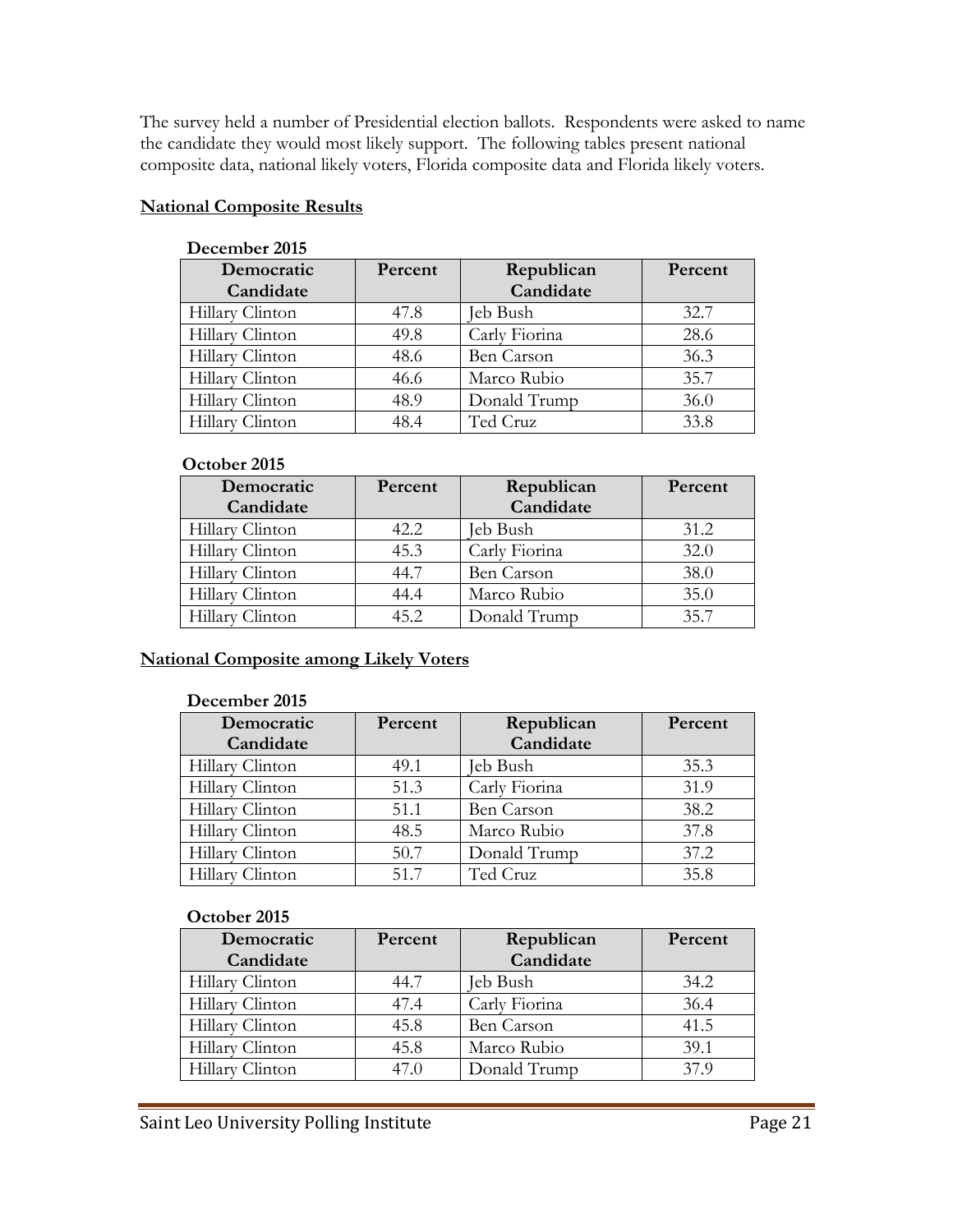#### **Florida Composite Results**

#### **December 2015**

| Democratic      | Percent | Republican        | Percent |
|-----------------|---------|-------------------|---------|
| Candidate       |         | Candidate         |         |
| Hillary Clinton | 47.0    | Jeb Bush          | 34.9    |
| Hillary Clinton | 54.9    | Carly Fiorina     | 27.0    |
| Hillary Clinton | 50.2    | <b>Ben Carson</b> | 36.0    |
| Hillary Clinton | 49.0    | Marco Rubio       | 37.8    |
| Hillary Clinton | 49.9    | Donald Trump      | 37.1    |
| Hillary Clinton | 53.0    | Ted Cruz          | 31.3    |

#### **October 2015**

| Democratic      | Percent | Republican    | Percent |
|-----------------|---------|---------------|---------|
| Candidate       |         | Candidate     |         |
| Hillary Clinton | 45.6    | Jeb Bush      | 39.4    |
| Hillary Clinton | 48.7    | Carly Fiorina | 33.1    |
| Hillary Clinton | 47.0    | Ben Carson    | 38.5    |
| Hillary Clinton | 45.6    | Marco Rubio   | 38.1    |
| Hillary Clinton | 48.3    | Donald Trump  | 34.2    |

#### **Florida Results among Likely Voters**

#### **December 2015**

| Democratic      | Percent | Republican    | Percent |
|-----------------|---------|---------------|---------|
| Candidate       |         | Candidate     |         |
| Hillary Clinton | 47.3    | Jeb Bush      | 37.9    |
| Hillary Clinton | 55.2    | Carly Fiorina | 29.7    |
| Hillary Clinton | 51.2    | Ben Carson    | 39.1    |
| Hillary Clinton | 48.9    | Marco Rubio   | 41.2    |
| Hillary Clinton | 48.9    | Donald Trump  | 41.2    |
| Hillary Clinton | 53.0    | Ted Cruz      | 34.7    |

| Democratic      | Percent | Republican        | Percent |
|-----------------|---------|-------------------|---------|
| Candidate       |         | Candidate         |         |
| Hillary Clinton | 44.0    | Jeb Bush          | 44.7    |
| Hillary Clinton | 47.4    | Carly Fiorina     | 38.1    |
| Hillary Clinton | 44.9    | <b>Ben Carson</b> | 44.1    |
| Hillary Clinton | 44.3    | Marco Rubio       | 44.0    |
| Hillary Clinton | 45.2    | Donald Trump      | 38.1    |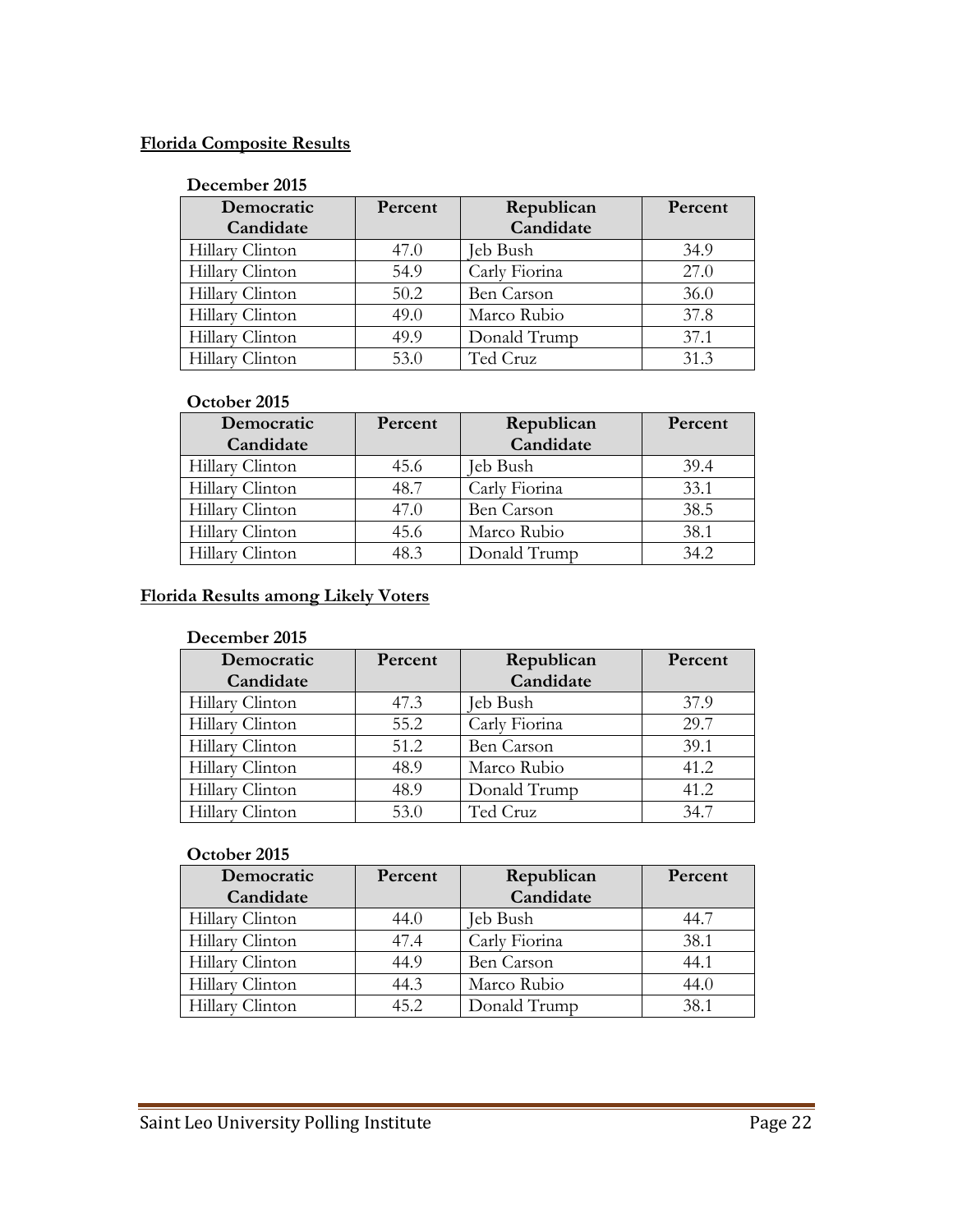All respondents were also presented with a three-way Presidential contest. Each was asked who they would most likely support in each match-up. Results, again, are presented on a national composite basis, nationally among likely voters, Florida composite basis and in Florida among likely voters.

#### **National Composite Results**

| $\sim$          |         |               |         |              |         |
|-----------------|---------|---------------|---------|--------------|---------|
| Democratic      | Percent | Republican    | Percent | Independent  | Percent |
| Candidate       |         | Candidate     |         | Candidate    |         |
| Hillary Clinton | 41.7    | Jeb Bush      | 18.2    | Donald Trump | 29.1    |
| Hillary Clinton | 42.9    | Carly Fiorina | 13.1    | Donald Trump | 29.8    |
| Hillary Clinton | 41.2    | Ben Carson    | 20.7    | Donald Trump | 25.1    |
| Hillary Clinton | 41.4    | Marco Rubio   | 19.4    | Donald Trump | 26.1    |
| Hillary Clinton | 43.0    | Ted Cruz      | 18.5    | Donald Trump | 26.0    |

#### **December 2015**

#### **October 2015**

| Democratic      | Percent | Republican    | Percent | Independent  | Percent |
|-----------------|---------|---------------|---------|--------------|---------|
| Candidate       |         | Candidate     |         | Candidate    |         |
| Hillary Clinton | 40.8    | Jeb Bush      | 20.1    | Donald Trump | 24.0    |
| Hillary Clinton | 41.6    | Carly Fiorina | 20.0    | Donald Trump | 23.6    |
| Hillary Clinton | 41.1    | Ben Carson    | 25.3    | Donald Trump | 20.0    |
| Hillary Clinton | 41.4    | Marco Rubio   | 21.7    | Donald Trump | 22.6    |
| Hillary Clinton | 42.2    | Ted Cruz      | 17.3    | Donald Trump | 23.3    |

#### **National Composite among Likely Voters**

#### **December 2015**

| Democratic      | Percent | Republican        | Percent | Independent  | Percent |
|-----------------|---------|-------------------|---------|--------------|---------|
| Candidate       |         | Candidate         |         | Candidate    |         |
| Hillary Clinton | 43.3    | <b>Jeb Bush</b>   | 19.6    | Donald Trump | 29.5    |
| Hillary Clinton | 44.8    | Carly Fiorina     | 14.9    | Donald Trump | 29.6    |
| Hillary Clinton | 44.0    | <b>Ben Carson</b> | 20.1    | Donald Trump | 25.7    |
| Hillary Clinton | 43.3    | Marco Rubio       | 21.8    | Donald Trump | 25.9    |
| Hillary Clinton | 45.4    | Ted Cruz          | 19.9    | Donald Trump | 26.1    |

| Democratic      | Percent | Republican    | Percent | Independent  | Percent |
|-----------------|---------|---------------|---------|--------------|---------|
| Candidate       |         | Candidate     |         | Candidate    |         |
| Hillary Clinton | 42.7    | Jeb Bush      | 22.8    | Donald Trump | 24.2    |
| Hillary Clinton | 43.7    | Carly Fiorina | 22.6    | Donald Trump | 23.8    |
| Hillary Clinton | 43.1    | Ben Carson    | 27.9    | Donald Trump | 20.2    |
| Hillary Clinton | 43.7    | Marco Rubio   | 24.6    | Donald Trump | 22.9    |
| Hillary Clinton | 44.9    | Ted Cruz      | 18.6    | Donald Trump | 24.1    |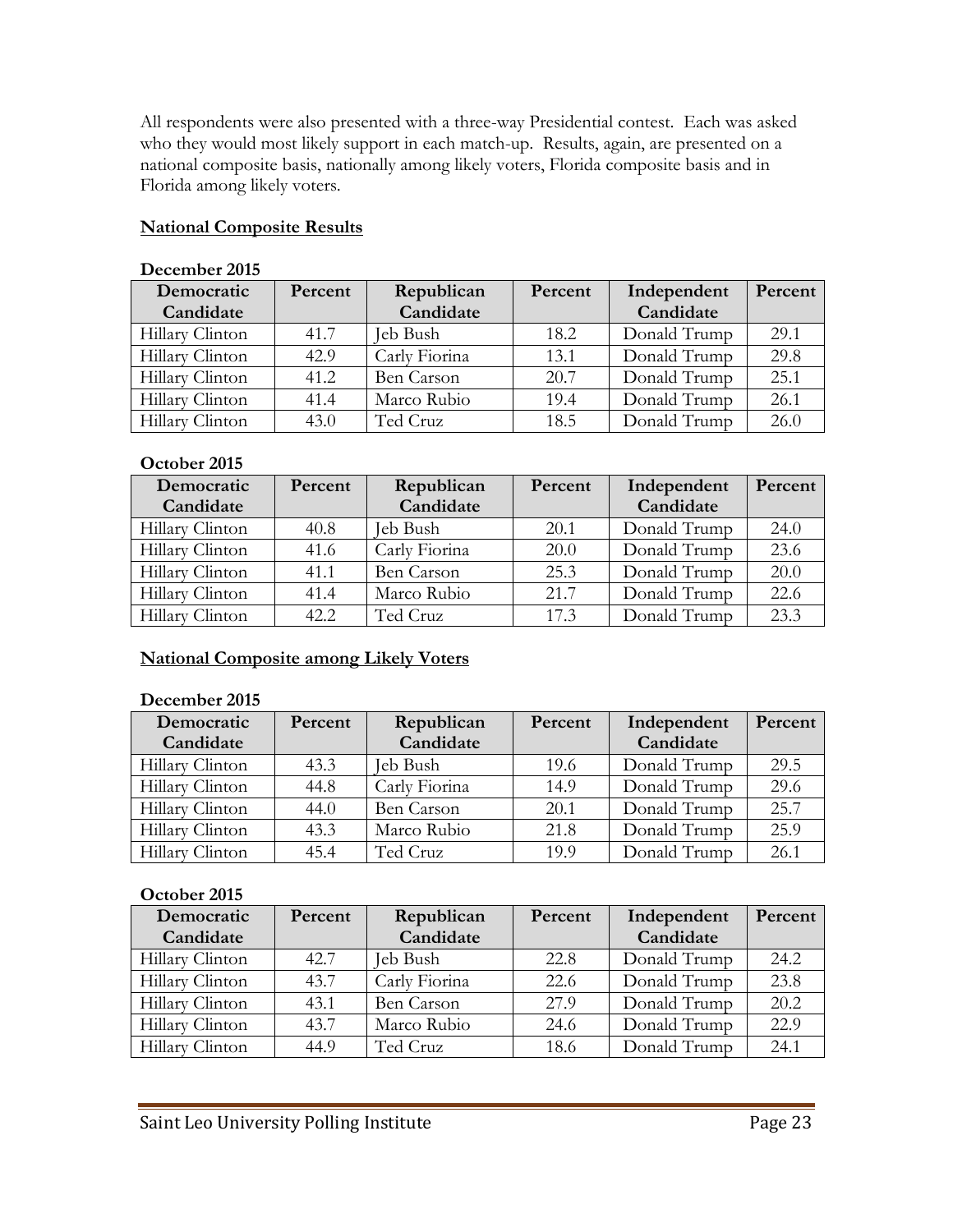#### **Florida Composite Results**

#### **December 2015**

| Democratic      | Percent | Republican    | Percent | Independent  | Percent |
|-----------------|---------|---------------|---------|--------------|---------|
| Candidate       |         | Candidate     |         | Candidate    |         |
| Hillary Clinton | 42.6    | Jeb Bush      | 18.1    | Donald Trump | 30.3    |
| Hillary Clinton | 47.9    | Carly Fiorina | 11.5    | Donald Trump | 28.3    |
| Hillary Clinton | 45.3    | Ben Carson    | 18.5    | Donald Trump | 26.2    |
| Hillary Clinton | 44.5    | Marco Rubio   | 19.4    | Donald Trump | 25.8    |
| Hillary Clinton | 46.4    | Ted Cruz      | 18.9    | Donald Trump | 24.0    |

#### **October 2015**

| Democratic      | Percent | Republican    | Percent | Independent  | Percent |
|-----------------|---------|---------------|---------|--------------|---------|
| Candidate       |         | Candidate     |         | Candidate    |         |
| Hillary Clinton | 43.8    | Jeb Bush      | 22.7    | Donald Trump | 21.7    |
| Hillary Clinton | 44.4    | Carly Fiorina | 21.0    | Donald Trump | 22.1    |
| Hillary Clinton | 44.8    | Ben Carson    | 24.4    | Donald Trump | 19.8    |
| Hillary Clinton | 43.5    | Marco Rubio   | 24.4    | Donald Trump | 21.0    |
| Hillary Clinton | 45.0    | Ted Cruz      | 18.7    | Donald Trump | 21.9    |

#### **Florida among Likely Voters**

#### **December 2015**

| Democratic      | Percent | Republican    | Percent | Independent  | Percent |
|-----------------|---------|---------------|---------|--------------|---------|
| Candidate       |         | Candidate     |         | Candidate    |         |
| Hillary Clinton | 41.8    | Jeb Bush      | 19.1    | Donald Trump | 33.4    |
| Hillary Clinton | 47.5    | Carly Fiorina | 12.9    | Donald Trump | 30.7    |
| Hillary Clinton | 45.5    | Ben Carson    | 20.3    | Donald Trump | 27.7    |
| Hillary Clinton | 44.8    | Marco Rubio   | 21.8    | Donald Trump | 28.2    |
| Hillary Clinton | 46.0    | Ted Cruz      | 21.3    | Donald Trump | 26.0    |

| Democratic      | Percent | Republican    | Percent | Independent  | Percent |
|-----------------|---------|---------------|---------|--------------|---------|
| Candidate       |         | Candidate     |         | Candidate    |         |
| Hillary Clinton | 42.3    | Jeb Bush      | 24.7    | Donald Trump | 24.0    |
| Hillary Clinton | 42.3    | Carly Fiorina | 24.2    | Donald Trump | 23.5    |
| Hillary Clinton | 43.0    | Ben Carson    | 27.6    | Donald Trump | 21.3    |
| Hillary Clinton | 41.8    | Marco Rubio   | 27.9    | Donald Trump | 22.2    |
| Hillary Clinton | 43.0    | Ted Cruz      | 21.5    | Donald Trump | 23.7    |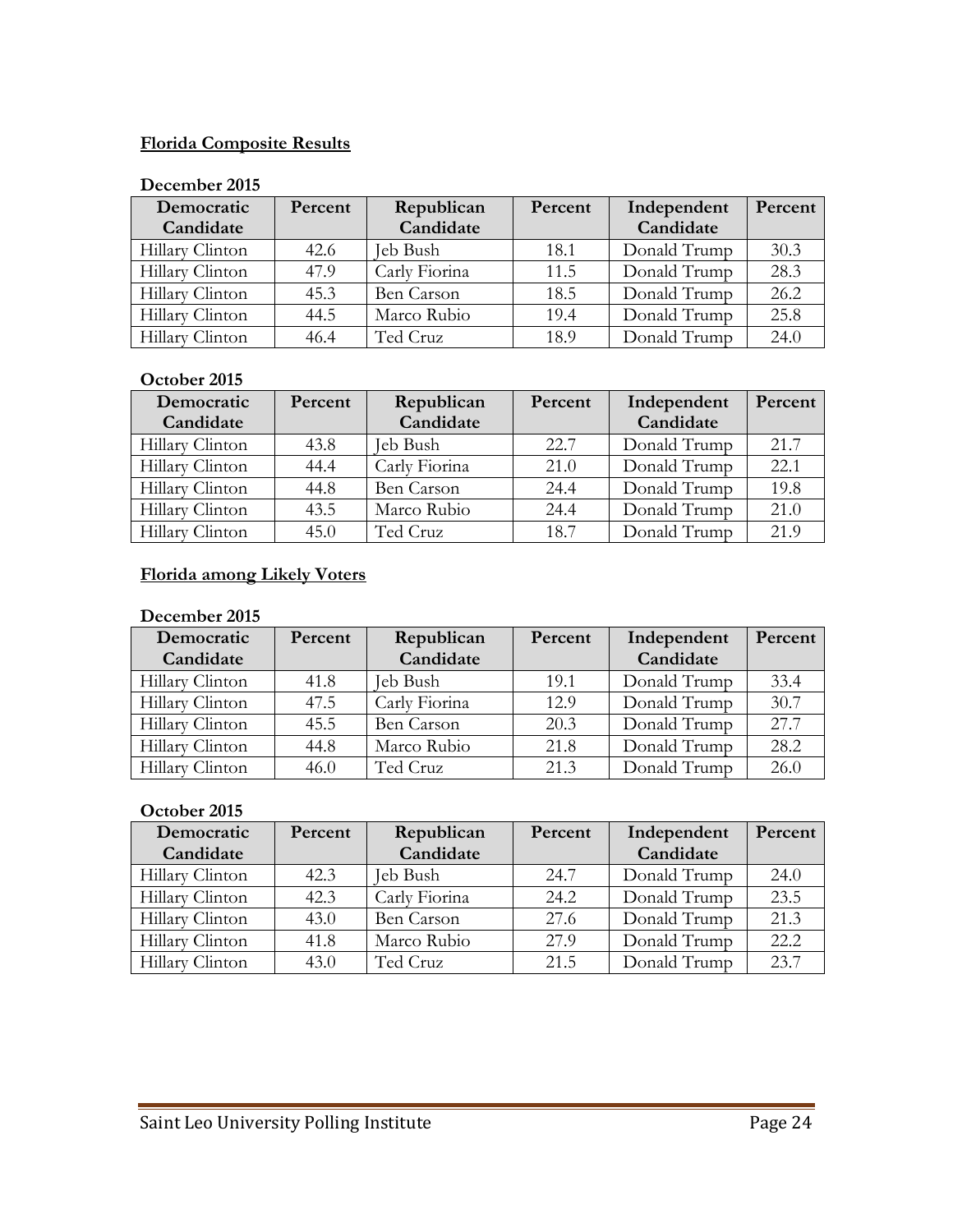All respondents were asked: "Despite your own preference for our next president, based on all you know or have heard, which one of the following Democratic and Republican candidates would likely mount the strongest and most effective effort against terrorists worldwide while protecting Americans at home?"

The following table presents the results as collected. Results are shown in declining order by national likely voter data. Both Hillary Clinton and Donald Trump lead the other candidates.

| <b>Republican and Democratic</b>  | <b>National</b> | <b>National</b>         | Florida | Florida                 |
|-----------------------------------|-----------------|-------------------------|---------|-------------------------|
| Candidates                        |                 | Likely<br><b>Voters</b> |         | Likely<br><b>Voters</b> |
| Businessman Donald Trump          | 24.1            | 24.0                    | 25.8    | 25.2                    |
| Former Secretary of State Hillary | 20.7            | 23.2                    | 20.6    | 22.8                    |
| Clinton                           |                 |                         |         |                         |
| Unsure / None                     | 17.9            | 13.7                    | 15.1    | 10.4                    |
| Vermont Senator Bernie Sanders    | 7.7             | 8.1                     | 7.2     | 6.2                     |
| Texas Senator Ted Cruz            | 5.5             | 5.9                     | 4.5     | 5.4                     |
| Dr. Ben Carson                    | 4.4             | 4.7                     | 3.6     | 4.2                     |
| Florida Senator Marco Rubio       | 3.8             | 4.5                     | 4.7     | $\overline{5.7}$        |
| Former Florida Governor Jeb       | 4.7             | 4.5                     | 8.9     | 9.7                     |
| Bush                              |                 |                         |         |                         |
| New Jersey Governor Chris         | 2.3             | 2.6                     | 3.0     | 3.7                     |
| Christie                          |                 |                         |         |                         |
| Ohio Governor John Kasich         | 2.0             | 2.1                     | 0.2     | 0.2                     |
| Kentucky Senator Rand Paul        | 1.7             | 1.4                     | 2.1     | 2.0                     |
| South Carolina Senator Lindsey    | 1.1             | 1.4                     | 0.9     | 1.0                     |
| Graham                            |                 |                         |         |                         |
| Former Hewlett Packard CEO        | 0.8             | 1.0                     | 1.1     | 1.3                     |
| Carly Fiorina                     |                 |                         |         |                         |
| Former Pennsylvania Senator Rick  | 0.9             | 0.8                     | 0.2     | 0.2                     |
| Santorum                          |                 |                         |         |                         |
| Former Arkansas Governor Mike     | 0.8             | 0.8                     | 0.8     | 1.0                     |
| Huckabee                          |                 |                         |         |                         |
| Former New York Governor          | 0.8             | 0.8                     | 0.6     | 0.5                     |
| George Pataki                     |                 |                         |         |                         |
| Former Maryland Governor          | 0.6             | 0.5                     | 0.8     | 0.5                     |
| Martin O'Malley                   |                 |                         |         |                         |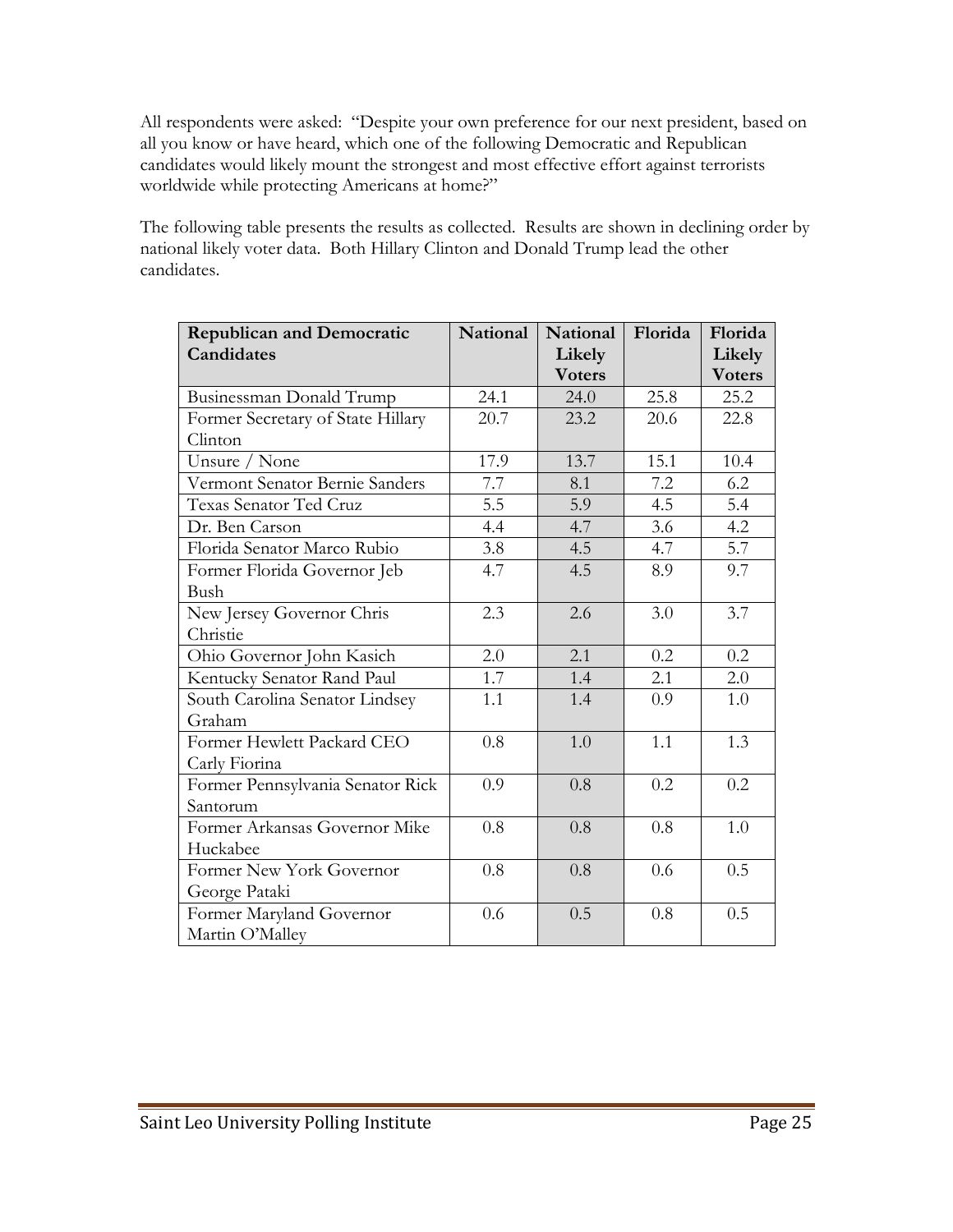All respondents were asked if their opinion of Pope Francis was strongly favorable, somewhat favorable, somewhat unfavorable or not at all favorable. Results are presented here for the current and previous polls. The September 2015 poll was timed to coincide with pope's visit to the United States.

In Florida, Pope Francis currently enjoys a 67.5% favorable opinion. Among Catholics, the pope's current favorable opinion is 84.5%.

**67 61 75.8 66.4 <sup>70</sup>** VERY & SOMEWHAT FAVORABLE **Favorable Opinion of Pope Francis** ■ 14-Dec ■ 15-Jun ■ 15-Sep ■ 15-Oct ■ 15-Dec

National results are presented in the following graph.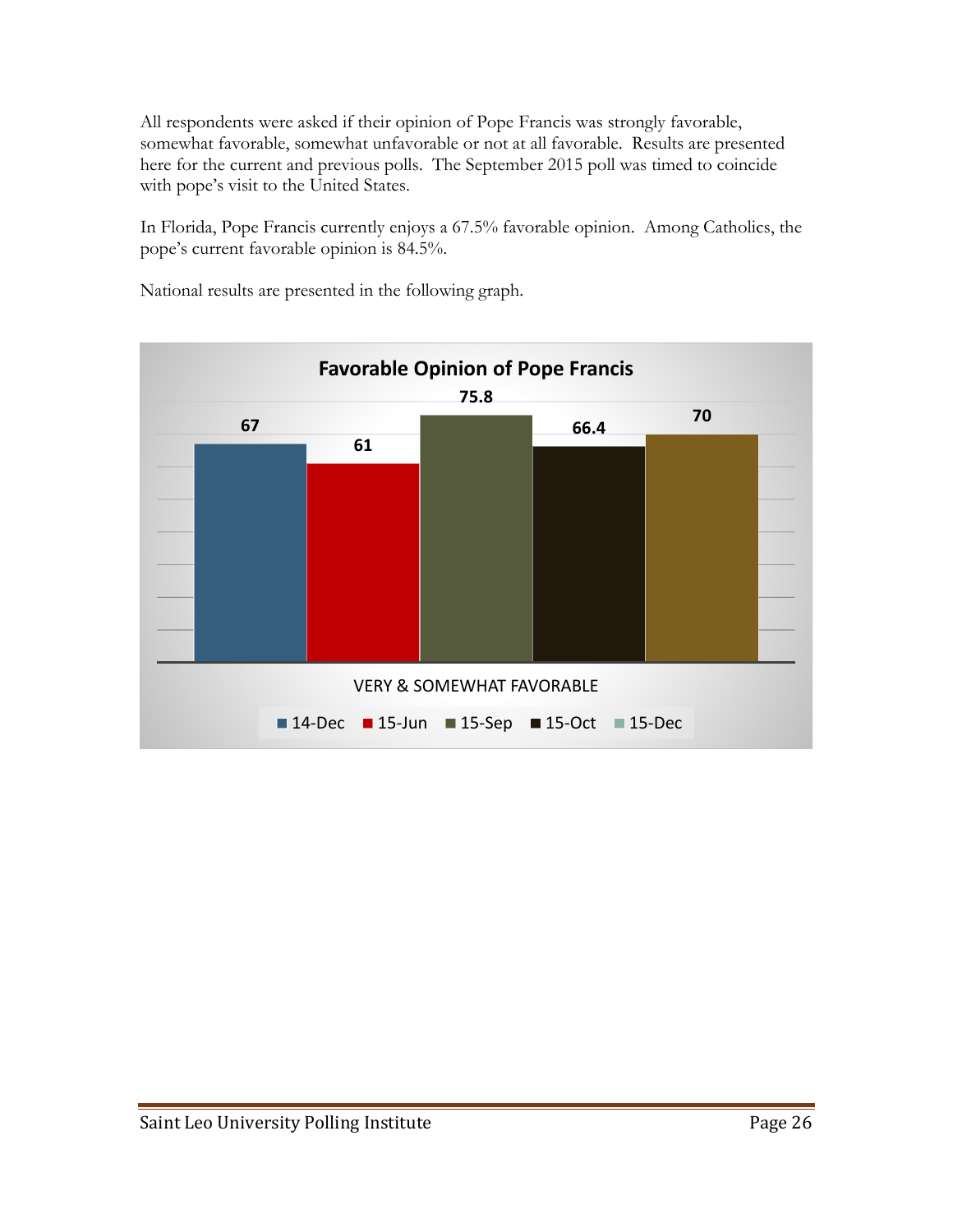#### **TERRORISM**

In light of recent terror attacks such as in Paris, France, respondents were presented with a number of terror related statements and asked if they strongly agreed, somewhat agreed, somewhat disagreed or strongly disagreed.

The following table holds the cumulative totals for those indicating they strongly or somewhat agree. Results are presented in declining order of agreement based on national results.

Concern over "terrorism when attending large public events" has grown – up to 61.8% from 55.6% in early 2014.

| <b>Statements</b>                             | <b>National</b> | Florida   |
|-----------------------------------------------|-----------------|-----------|
|                                               | Composite       | Composite |
| It is likely ISIS terrorists are hiding among | 78.2            | 81.5      |
| Syrian and other refugees in order to enter   |                 |           |
| Europe and the United States                  |                 |           |
| I support a pause in accepting Syrian         | 66.9            | 68.1      |
| refugees into the U.S. until additional FBI   |                 |           |
| background checks and approvals are           |                 |           |
| added to the current screening process        |                 |           |
| I am concerned about terrorism when           | 61.8            | 61.3      |
| attending large public events                 |                 |           |
| Russia's President Putin is stronger on       | 48.3            | 52.3      |
| fighting terrorism than President Obama       |                 |           |
| Persecuted Christians in foreign lands,       | 45.1            | 48.3      |
| living in fear for their lives, should        |                 |           |
| continue to be "fast tracked" for entry into  |                 |           |
| the U.S.                                      |                 |           |
| I have confidence in President Obama to       | 42.9            | 44.0      |
| protect Americans based on his record on      |                 |           |
| fighting terrorism                            |                 |           |
| The U.S. and Americans have an                | 39.0            | 34.0      |
| obligation to accept Syrian refugees          |                 |           |
| I trust our federal government's ability to   | 36.4            | 40.9      |
| accurately verify entering refugees are not   |                 |           |
| terrorists                                    |                 |           |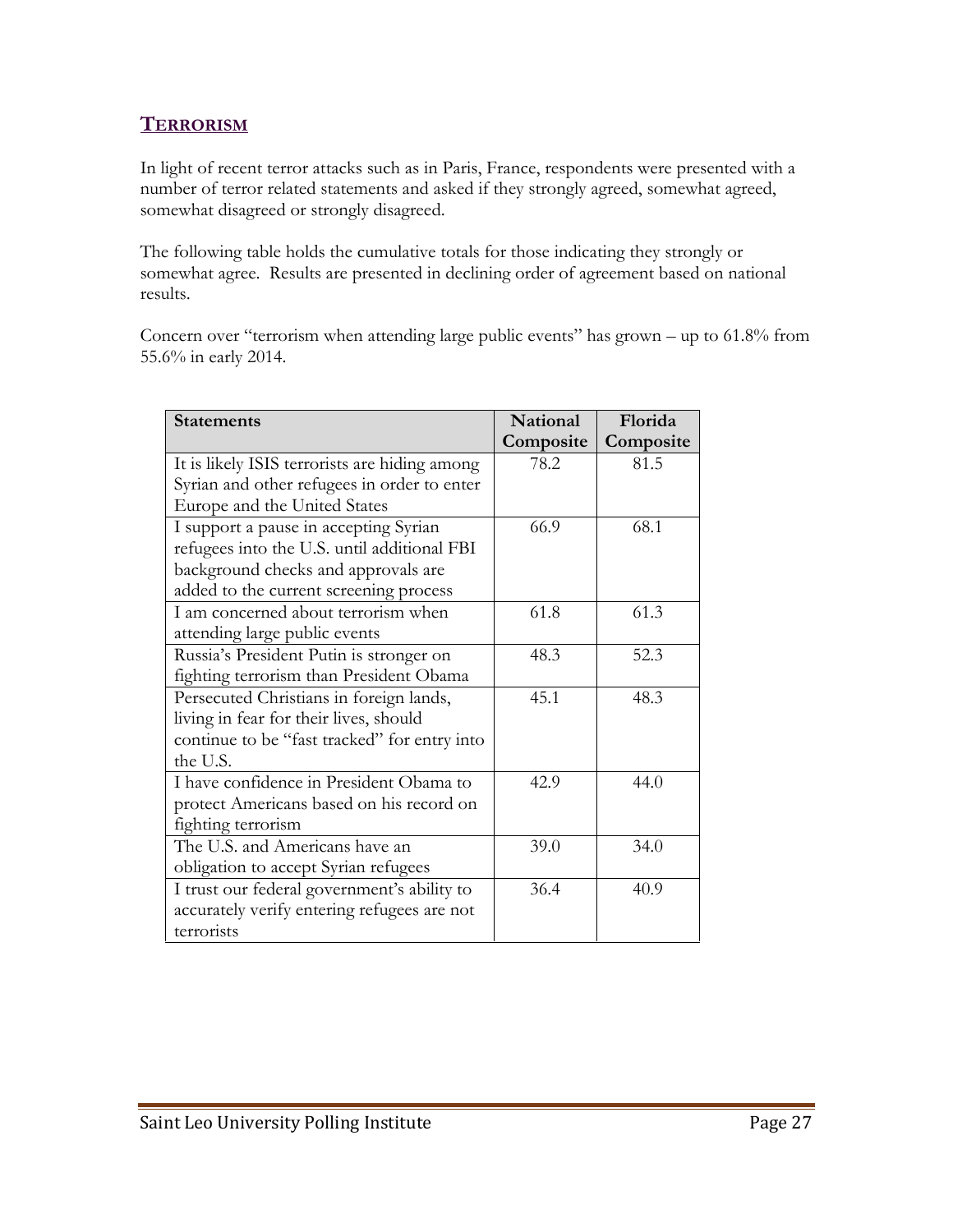#### **FLORIDA ISSUES**

Republican respondents were asked to think for a moment about the candidates running for the Republican nomination for U.S. Senate from Florida in 2016. Each was asked to report who they would support if the Republican primary for U.S. Senate was held today. Results are presented here on a composite basis and among likely voters for polls conducted in October and December 2015.

| Republican           | Florida | Florida | Florida  | Florida  |
|----------------------|---------|---------|----------|----------|
| Candidates           | October | LV      | December | LV       |
|                      |         | October |          | December |
| Ron DeSantis         | 6.2     | 6.7     | 6.1      | 6.1      |
| David Jolly          | 8.5     | 8.6     | 10.4     | 11.6     |
| Dr. Ilya Katz        | 2.3     | 2.5     | 4.9      | 4.1      |
| Carlos Lopez-Cantera | 4.5     | 4.3     | 7.4      | 8.2      |
| <b>Todd Wilcox</b>   | 4.5     | 4.9     | 6.7      | 6.8      |
| Someone else         | 8.5     | 8.6     | 6.7      | 6.8      |
| Unsure $/$ Don't     | 65.5    | 64.4    | 57.7     | 56.5     |
| Know                 |         |         |          |          |
| $N=$                 | 177     | 163     | 163      | 147      |

Democrat respondents were similarly asked to think for a moment about the list of candidates and potential candidates running for the Democratic nomination for the U.S. Senate from Florida in 2016. Each was asked to report who they would support if the Democratic primary for U.S. Senate was held today. Results are presented here for polls conducted in both October and December 2015.

| Democratic          | Florida | Florida       | Florida  | Florida  |
|---------------------|---------|---------------|----------|----------|
| Candidates          |         | Likely        | December | LV       |
|                     |         | <b>Voters</b> |          | December |
| Alan Grayson        | 12.1    | 14.5          | 16.1     | 7.1      |
| Patrick Murphy      | 15.9    | 17.6          | 15.6     | 16.9     |
| Lateresa A. Jones   | 5.8     | 6.7           | 5.0      | 6.3      |
| Pam Keith           | 1.9     | 1.8           | 3.5      | 4.4      |
| Someone else        | 11.1    | 10.9          | 8.5      | 7.5      |
| Unsure / don't know | 53.1    | 48.5          | 51.3     | 46.9     |
| $N=$                | 207     | 165           | 199      | 160      |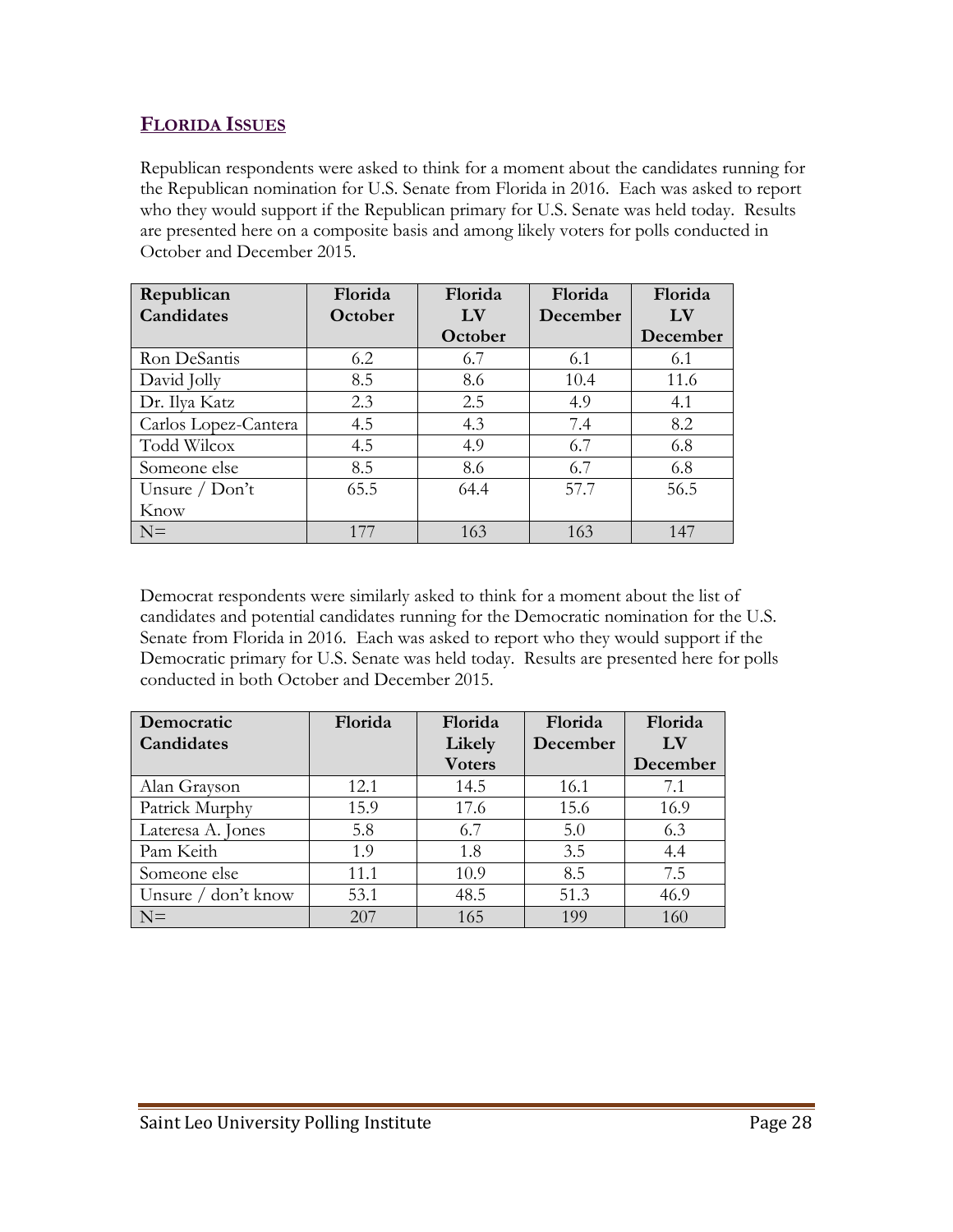### **NATIONAL SURVEY DEMOGRAPHICS**

| Conservative/Moderate/Liberal | October 2015 | December 2015 |
|-------------------------------|--------------|---------------|
| Very conservative             | 13.9         | 14.5          |
| Somewhat conservative         | 22.1         | 22.1          |
| Moderate                      | 33.0         | 31.0          |
| Somewhat liberal              | 14.3         | 12.0          |
| Very liberal                  | 8.7          | 10.3          |
| Unsure                        |              | 10 C          |

| $\frac{\text{Age}}{18-25}$ | October 2015 | December 2015 |
|----------------------------|--------------|---------------|
|                            | 13.7         | 18.3          |
| $26 - 35$                  | 26.2         | 25.2          |
| $36 - 45$                  | 14.4         | 16.7          |
| $46 - 55$                  | 16.7         | 12.7          |
| $56 - 65$                  | 15.6         | 15.8          |
| $\frac{65+}{7}$            | 13.2         | 11.3          |

| Income                           | October 2015 | December 2015 |
|----------------------------------|--------------|---------------|
| Under \$10,000                   | 7.0          | 5.8           |
| \$10,000 to less than \$40,000   | 28.9         | 35.8          |
| \$40,000 to less than \$75,000   | 29.8         | 27.6          |
| \$75,000 to less than \$100,000  | 13.1         | 13.5          |
| \$100,000 to less than \$150,000 | 11.0         | 8.3           |
| \$150,000 to less than \$200,000 | 3.4          | 2.8           |
| \$200,000 or more                | 2.0          | 1.9           |
| Prefer not to disclose           | 4.9          | 4.3           |

| <b>Political Party Affiliation</b>  | October 2015 | December 2015 |
|-------------------------------------|--------------|---------------|
| Republican                          | 25.0         | 25.9          |
| Democratic                          | 30.4         | 31.4          |
| Unaffiliated/Independent/Undeclared | 35.0         | 33.1          |
| Some other party                    | 1.4          |               |
| Unsure                              |              |               |

| Gender | October 2015 | December 2015 |
|--------|--------------|---------------|
| Male   | -48. .       | 49.4          |
| Female | 51.9         | 50.6          |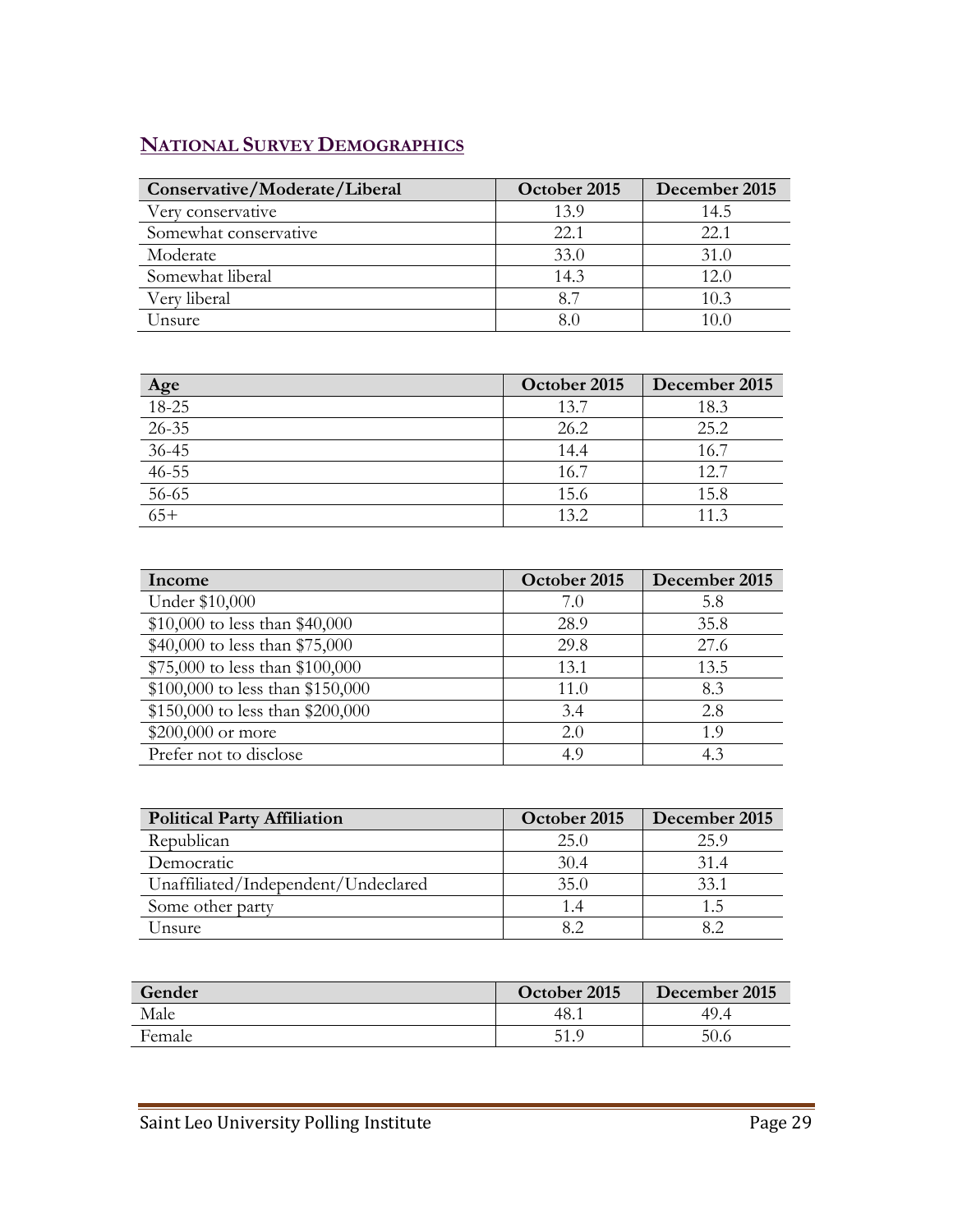| Education                           | October 2015 | December 2015 |
|-------------------------------------|--------------|---------------|
| Less than HS                        | 8.7          | 11.7          |
| High School / GED                   | 14.2         | 16.5          |
| Associate Degree                    | 7.6          | 7.7           |
| Some college / technical school     | 26.4         | 25.4          |
| College / technical school graduate | 29.9         | 26.7          |
| Postgraduate or professional degree | 12.8         | 11.0          |
| Prefer not to disclose              |              | 09            |

| Hispanic, Latin American, Puerto Rican,<br><b>Cuban or Mexican</b> | October 2015 | December 2015 |
|--------------------------------------------------------------------|--------------|---------------|
| Yes                                                                |              | 16.2          |

| <b>Ethnicity (Among Non-Hispanics)</b> | October 2015 | December 2015 |
|----------------------------------------|--------------|---------------|
| White                                  | 62.3         | 65.2          |
| Black, African-American                | 14.5         | 12.4          |
| Asian, Pacific Islander                | 3.6          | 4.0           |
| Aleutian, Eskimo or American Indian    | 0.9          | 1.0           |
| Other                                  | 1.4          | 0.6           |
| Native Hawaiian                        | 0.3          |               |
| Two or more races                      |              |               |
| Refused                                |              |               |
| Don't know/unsure                      |              |               |

| <b>Religion Followed</b>                       | October 2015 | December 2015 |
|------------------------------------------------|--------------|---------------|
| Catholic                                       | 21.9         | 21.2          |
| Protestant (Baptist, Lutheran, Congregational, | 17.9         | 19.3          |
| Presbyterian)                                  |              |               |
| Christian (non-denominational)                 | 26.2         | 29.4          |
| Greek Orthodox                                 | 1.1          | 0.3           |
| Jewish                                         | 2.2          | 2.7           |
| Buddhist                                       | 1.5          | 0.9           |
| Muslim                                         | 0.7          | 0.2           |
| Latter Day Saints / Mormon                     | 1.7          | 0.9           |
| Other                                          | 3.3          | 5.2           |
| No preference                                  | 21.6         | 17.4          |
| Don't know / unsure                            | 2.2          | 2.4           |